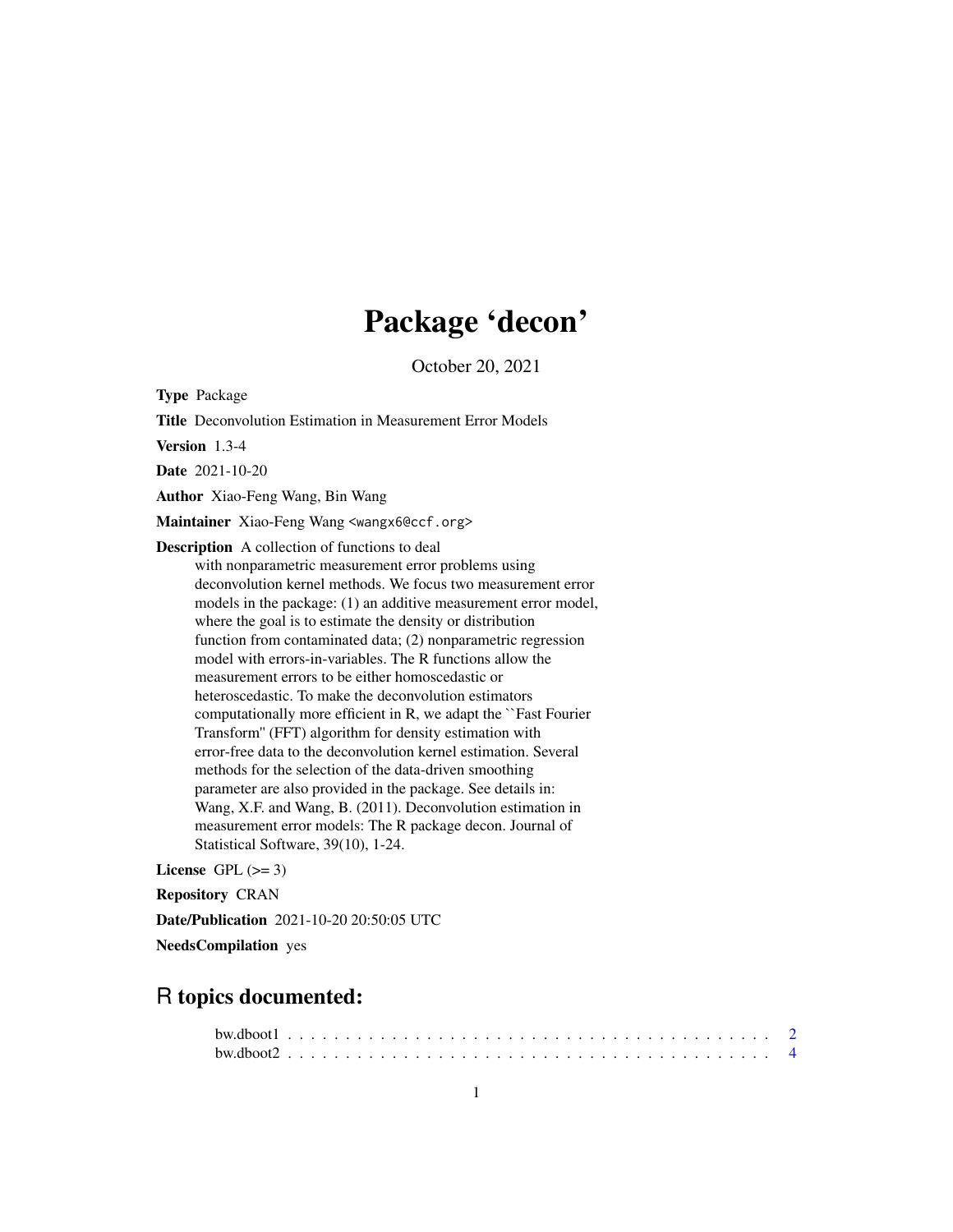#### <span id="page-1-0"></span> $2$  bw.dboot1

| Index | 23 |
|-------|----|

<span id="page-1-1"></span>bw.dboot1 *A bootstrap bandwidth selection without resampling*

### Description

To compute the optimal bandwidth using the bootstrap-type method without generation of any bootstrap sample.

#### Usage

```
bw.dboot1(y,sig, h0="dnrd", error="normal", grid=100, ub=2)
```
### Arguments

| y     | The observed data. It is a vector of length at least 3.                                                                                                            |
|-------|--------------------------------------------------------------------------------------------------------------------------------------------------------------------|
| sig   | The standard deviation(s) $\sigma$ . For homoscedastic errors, sig is a single value.<br>Otherwise, $sig$ is a vector of variances having the same length as $y$ . |
| h0    | An initial bandwidth parameter. The default vaule is the estimate from bw.dnrd.                                                                                    |
| error | Error distribution types: 'normal', 'laplacian' for normal and Laplacian errors,<br>respectively.                                                                  |
| grid  | the grid number to search the optimal bandwidth when a bandwidth selector was<br>specified in bw. Default value "grid=100".                                        |
| ub    | the upper boundary to search the optimal bandwidth, default value is " $ub=2$ ".                                                                                   |

### Details

Three cases are supported: (1) homo normal; (2) homo laplacian; (3) hetero normal.

Case (3) could be very slow, we reduce the number of grid points in computing the L-2 distance to 100 and reduce the optimal bandwidth searching grid points to 50 to speed up the algorithm.

The integration was approximated by computing the average over a fine grid of points (1000 points).

The case of heteroscedastic laplacian errors is not supported and is to be developed.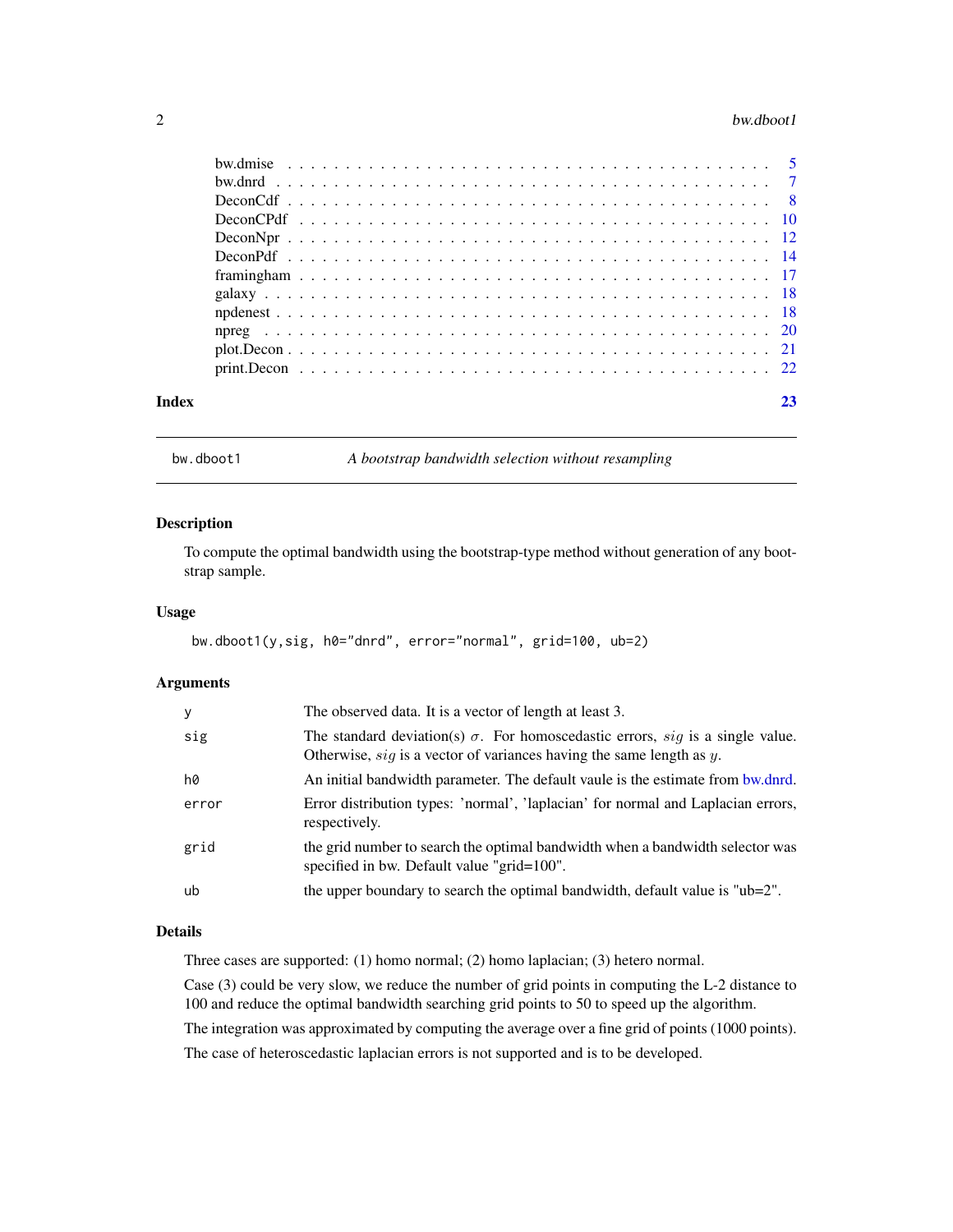#### <span id="page-2-0"></span>bw.dboot1 3

### Value

the selected bandwidth.

### Author(s)

X.F. Wang <wangx6@ccf.org>

B. Wang <bwang@jaguar1.usouthal.edu>

#### References

Delaigle, A. and Gijbels, I. (2004). Practical bandwidth selection in deconvolution kernel density estimation. *Computational Statistics and Data Analysis*, 45, 249-267.

Wang, X.F. and Wang, B. (2011). Deconvolution estimation in measurement error models: The R package decon. *Journal of Statistical Software*, 39(10), 1-24.

### See Also

[bw.dnrd](#page-6-1), [bw.dmise](#page-4-1), [bw.dboot2](#page-3-1).

### Examples

```
n < -1000x \leq c(\text{rnorm}(n/2, -2, 1), \text{rnorm}(n/2, 2, 1))## the case of homoscedastic normal error
sig \leftarrow .8u <- rnorm(n, sd=sig)
w < -x+ubw.dboot1(w,sig=sig)
## the case of homoscedastic laplacian error
sig \leftarrow .8## generate laplacian errors
u \leftarrow ifelse(runif(n) > 0.5, 1, -1) * rexp(n, rate=1/sig)
w < -x+ubw.dboot1(w,sig=sig,error='laplacian')
## the case of heteroscedastic normal error
sig <- runif(n, .7, .9)
u <- sapply(sig, function(x) rnorm(1, sd=x))
w < -x+ubw.dboot1(w,sig=sig,error='normal')
```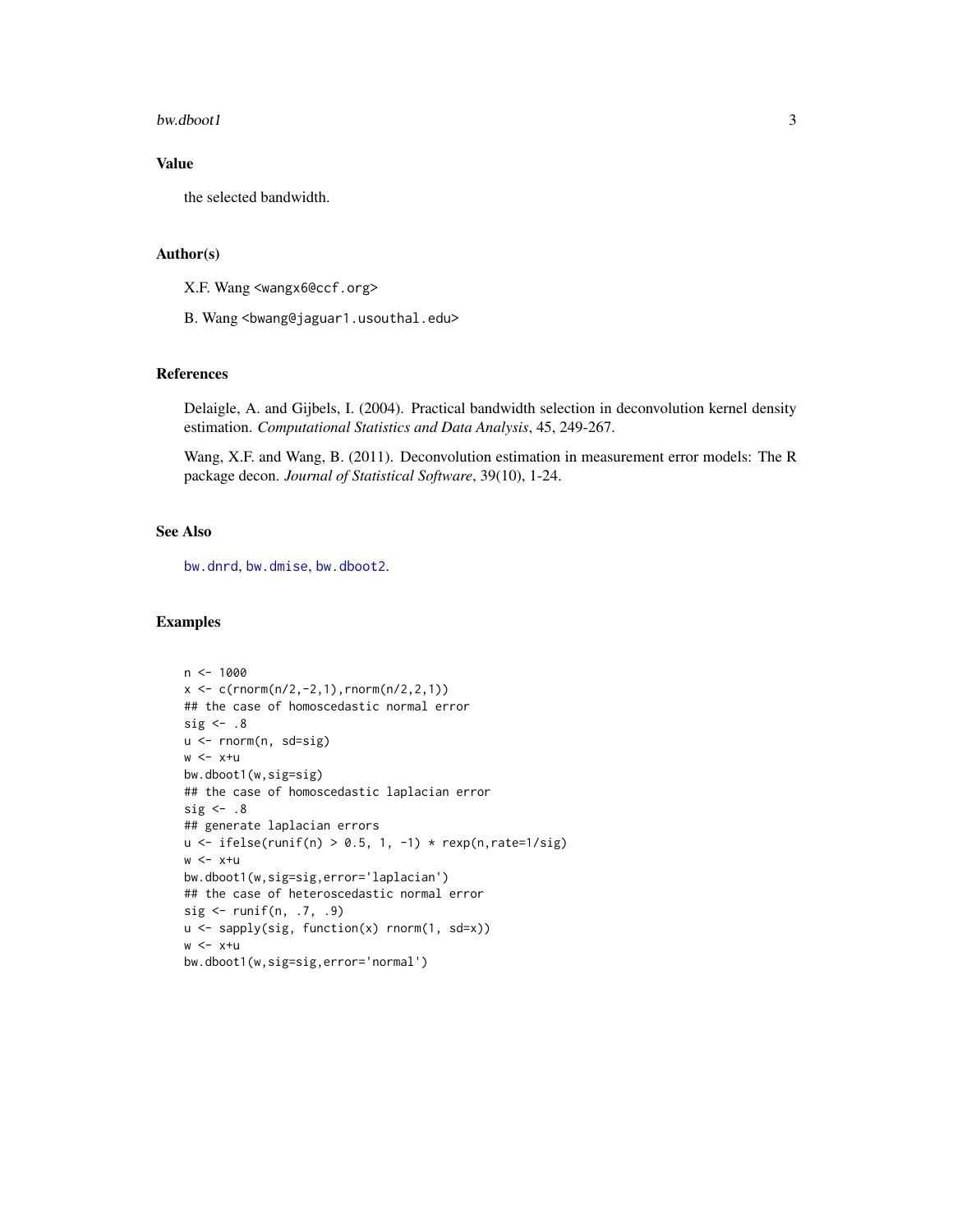<span id="page-3-1"></span><span id="page-3-0"></span>

### Description

To compute the optimal bandwidth using the bootstrap method with resampling.

### Usage

bw.dboot2(y,sig,h0='dboot1',error='normal',B=1000,grid=100,ub=2)

### Arguments

| y     | The observed data. It is a vector of length at least 3.                                                                                                         |
|-------|-----------------------------------------------------------------------------------------------------------------------------------------------------------------|
| sig   | The standard deviation(s) $\sigma$ . For homoscedastic errors, sig is a single value.<br>Otherwise, $sig$ is a vector of variances having the same length as y. |
| h0    | An initial bandwidth parameter. The default vaule is the estimate from bw.dboot1.                                                                               |
| error | Error distribution types: 'normal', 'laplacian' for normal and Laplacian errors,<br>respectively.                                                               |
| B.    | Bootstrap number, default value 1000.                                                                                                                           |
| grid  | the grid number to search the optimal bandwidth when a bandwidth selector was<br>specified in bw. Default value "grid=100".                                     |
| ub    | the upper boundary to search the optimal bandwidth, default value is " $ub=2$ ".                                                                                |

### Details

Three cases are supported: (1) homo normal; (2) homo laplacian.

The integration was approximated by computing the average over a fine grid of points (1000 points).

### Value

the selected bandwidth.

### Author(s)

X.F. Wang <wangx6@ccf.org>

B. Wang <bwang@jaguar1.usouthal.edu>

### References

Wang, X.F. and Wang, B. (2011). Deconvolution estimation in measurement error models: The R package decon. *Journal of Statistical Software*, 39(10), 1-24.

### See Also

[bw.dnrd](#page-6-1), [bw.dmise](#page-4-1), [bw.dboot1](#page-1-1).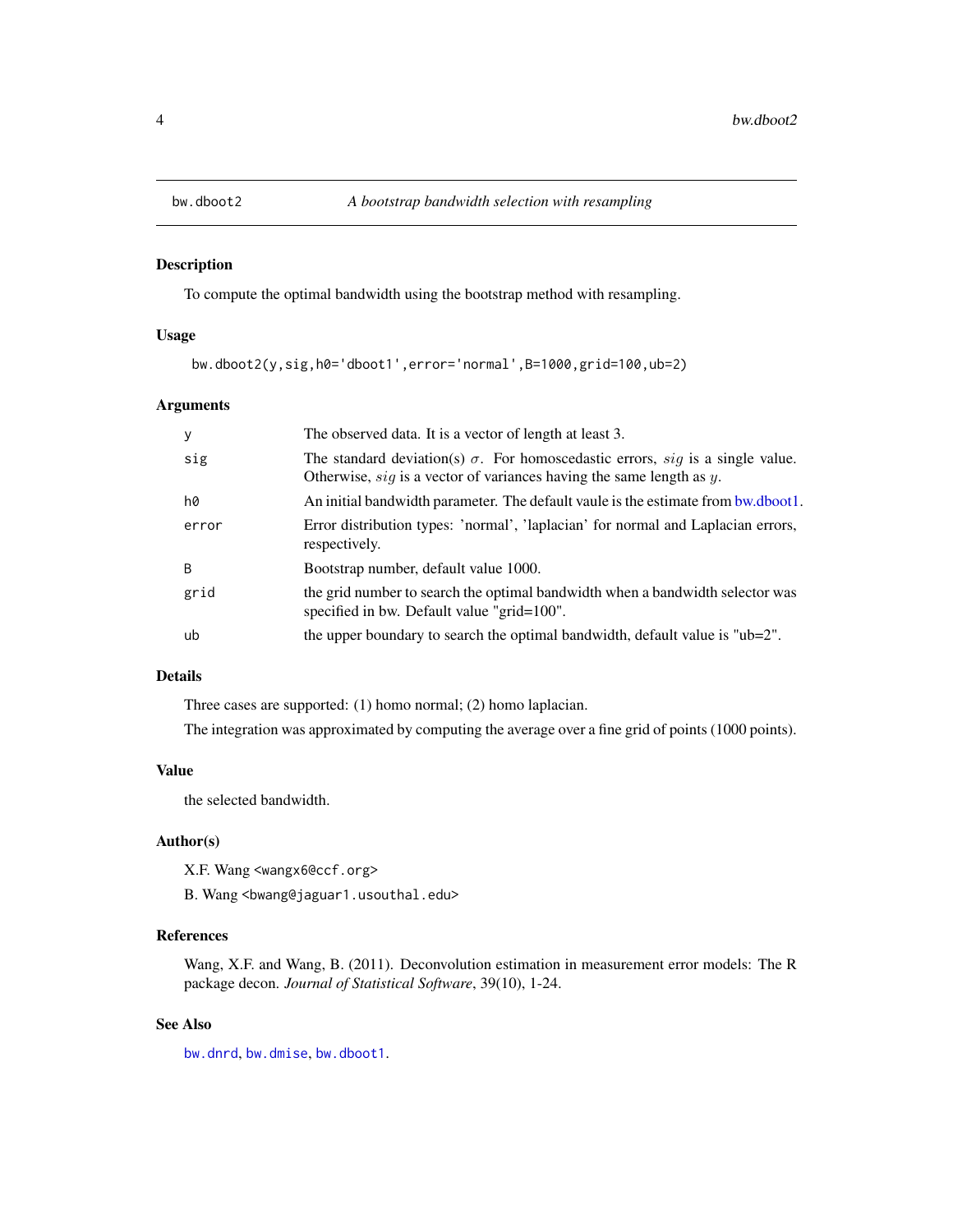#### <span id="page-4-0"></span>bw.dmise 5

### Examples

```
n < -1000x \leq c(\text{rnorm}(n/2, -2, 1), \text{rnorm}(n/2, 2, 1))## the case of homoscedastic normal error
sig \leftarrow .8u <- rnorm(n, sd=sig)
w < -x+ubw.dboot2(w,sig=sig)
## the case of homoscedastic laplacian error
sig \leftarrow .8## generate laplacian error
u <- ifelse(runif(n) > 0.5, 1, -1) * resp(n, rate=1/sig)w < -x+ubw.dboot2(w,sig=sig,error='laplacian')
```
<span id="page-4-1"></span>bw.dmise *The MISE based plug-in bandwidth selection*

### Description

To compute the optimal bandwidth using the plug-in methods by minimizing MISE.

### Usage

```
bw.dmise(y,sig,error="normal",kernel="support",grid=100,ub=2)
```
### Arguments

| y      | The observed data. It is a vector of length at least 3.                                                                                                            |
|--------|--------------------------------------------------------------------------------------------------------------------------------------------------------------------|
| sig    | The standard deviation(s) $\sigma$ . For homoscedastic errors, sig is a single value.<br>Otherwise, $sig$ is a vector of variances having the same length as $y$ . |
| error  | Error distribution types: 'normal', 'laplacian' for normal and Laplacian errors,<br>respectively.                                                                  |
| kernel | Kernel type: 'support' for support kernel; and 'normal' for Gaussian kernel.                                                                                       |
| grid   | the grid number to search the optimal bandwidth when a bandwidth selector was<br>specified in bw. Default value "grid=100".                                        |
| ub     | the upper boundary to search the optimal bandwidth, default value is "ub=2".                                                                                       |

### Details

The current version approximate the second term in the MISE by assuming that  $X$  is normally distributed.

### Value

the selected bandwidth.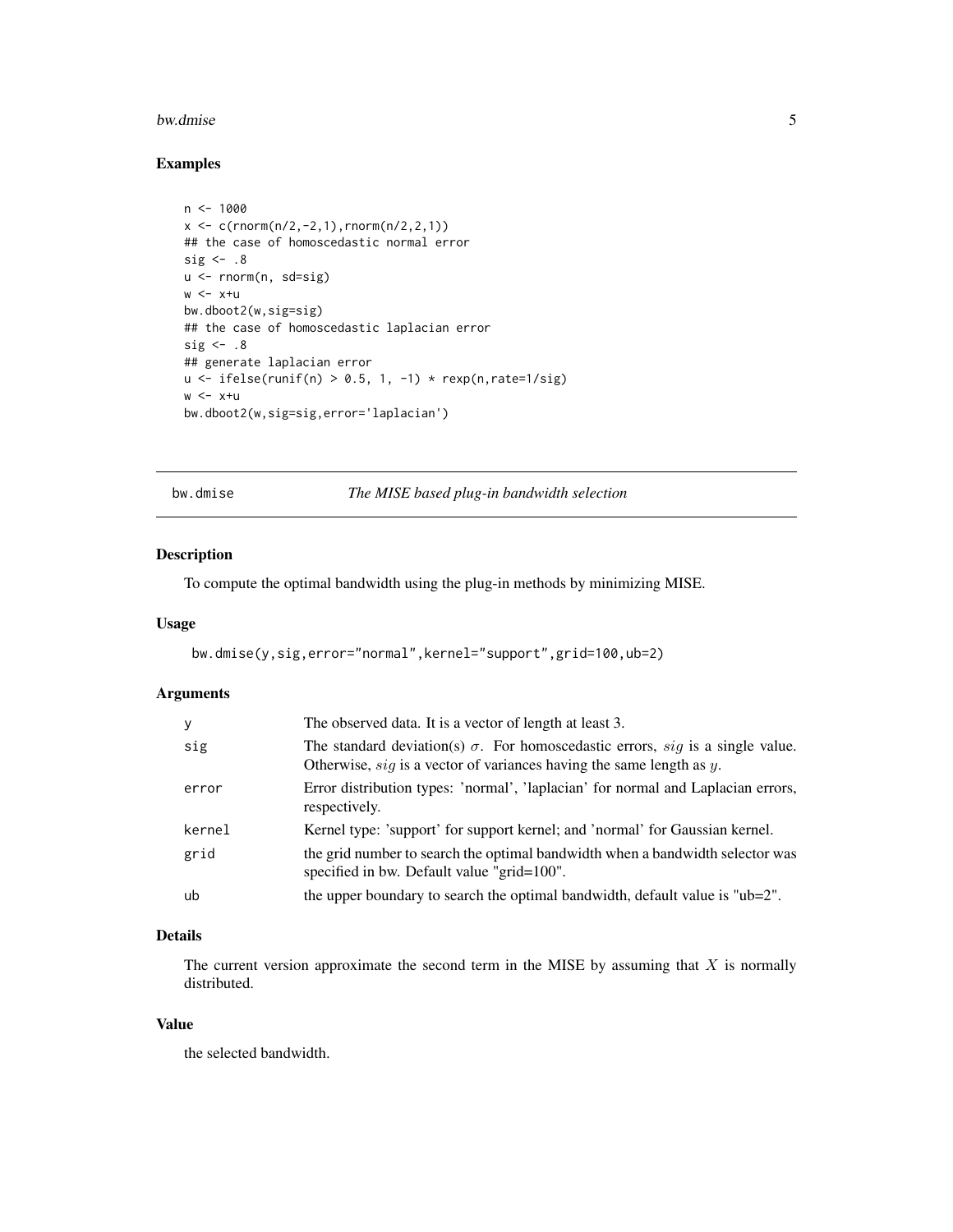#### <span id="page-5-0"></span>Author(s)

X.F. Wang <wangx6@ccf.org>

B. Wang <bwang@jaguar1.usouthal.edu>

#### References

Fan, J. (1992). Deconvolution with supersmooth distributions. *The Canadian Journal of Statistics*, 20, 155-169.

Stefanski, L. and Carroll, R. J. (1990). Deconvoluting kernel density estimators. *Statistics*, 21, 169-184.

Wang, X.F. and Wang, B. (2011). Deconvolution estimation in measurement error models: The R package decon. *Journal of Statistical Software*, 39(10), 1-24.

### See Also

[bw.dnrd](#page-6-1), [bw.dboot1](#page-1-1), [bw.dboot2](#page-3-1).

#### Examples

```
n < -1000x \leq c(\text{rnorm}(n/2, -2, 1), \text{rnorm}(n/2, 2, 1))## the case of homoscedastic normal error
sig \leftarrow .8u <- rnorm(n, sd=sig)
w < -x+ubw.dmise(w,sig=sig,error='normal');
## The small error case
sig \leftarrow .25u <- rnorm(n, sd=sig)
w < -x+ubw.dmise(w,sig=sig,kernel='normal',error='normal');
## the case of homoscedastic laplacian error
sig \leftarrow .8## generate laplacian error
u \le ifelse(runif(n) > 0.5, 1, -1) * rexp(n, rate=1/sig)
w < -x+ubw.dmise(w,sig=sig,error='laplace')
## the case of heteroscedastic normal error
sig <- runif(n, .7, .9)
u <- sapply(sig, function(x) rnorm(1, sd=x))
w < -x+ubw.dmise(w,sig=sig,kernel='support',error='normal')
```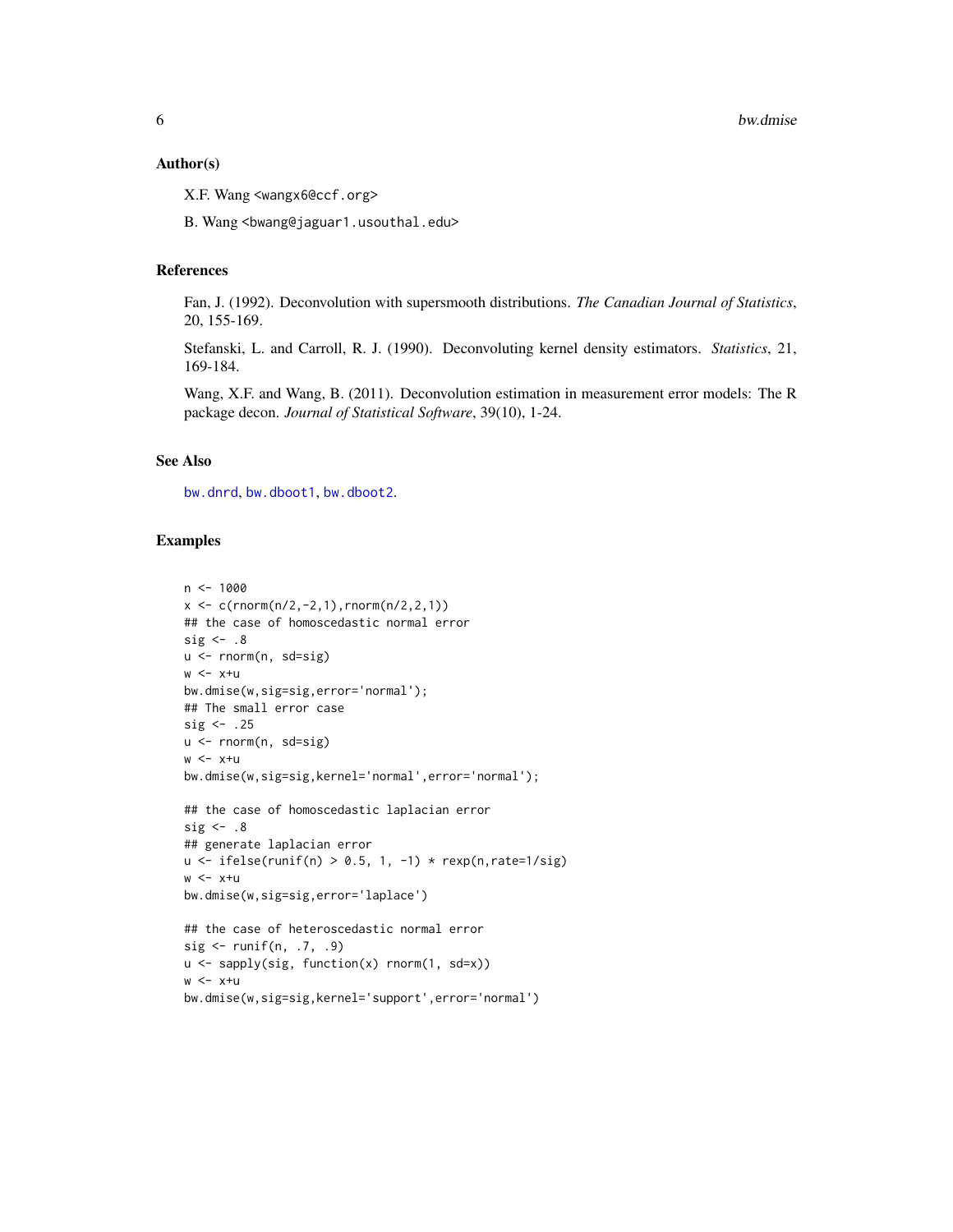<span id="page-6-1"></span><span id="page-6-0"></span>

#### Description

To compute the optimal bandwidth using the rule-of-thumb methods based on theorem 1 and theorem 2 of Fan (1991).

#### Usage

bw.dnrd(y,sig,error='normal')

#### Arguments

| У     | The observed data. It is a vector of length at least 3.                                                                                                            |
|-------|--------------------------------------------------------------------------------------------------------------------------------------------------------------------|
| sig   | The standard deviation(s) $\sigma$ . For homoscedastic errors, sig is a single value.<br>otherwise, $sig$ is a vector of variances having the same length as $y$ . |
| error | Error distribution types: 'normal', 'laplacian' for normal and Laplacian errors,<br>respectively.                                                                  |

### Details

The current version approximate the second term in the MISE by assuming that  $X$  is normally distributed. In the case of heteroscedastic error, the variance was approximated by the arithematic mean of the variances of U.

### Value

the selected bandwidth.

#### Author(s)

X.F. Wang <wangx6@ccf.org>

B. Wang <bwang@jaguar1.usouthal.edu>

#### References

Fan, J. (1991). On the optimal rates of convergence for nonparametric deconvolution problems. *The Annals of Statistics*, 19, 1257-1272.

Fan, J. (1992). Deconvolution with supersmooth distributions. *The Canadian Journal of Statistics*, 20, 155-169.

Stefanski, L. and Carroll, R. J. (1990). Deconvoluting kernel density estimators. *Statistics*, 21, 169-184.

Wang, X.F. and Wang, B. (2011). Deconvolution estimation in measurement error models: The R package decon. *Journal of Statistical Software*, 39(10), 1-24.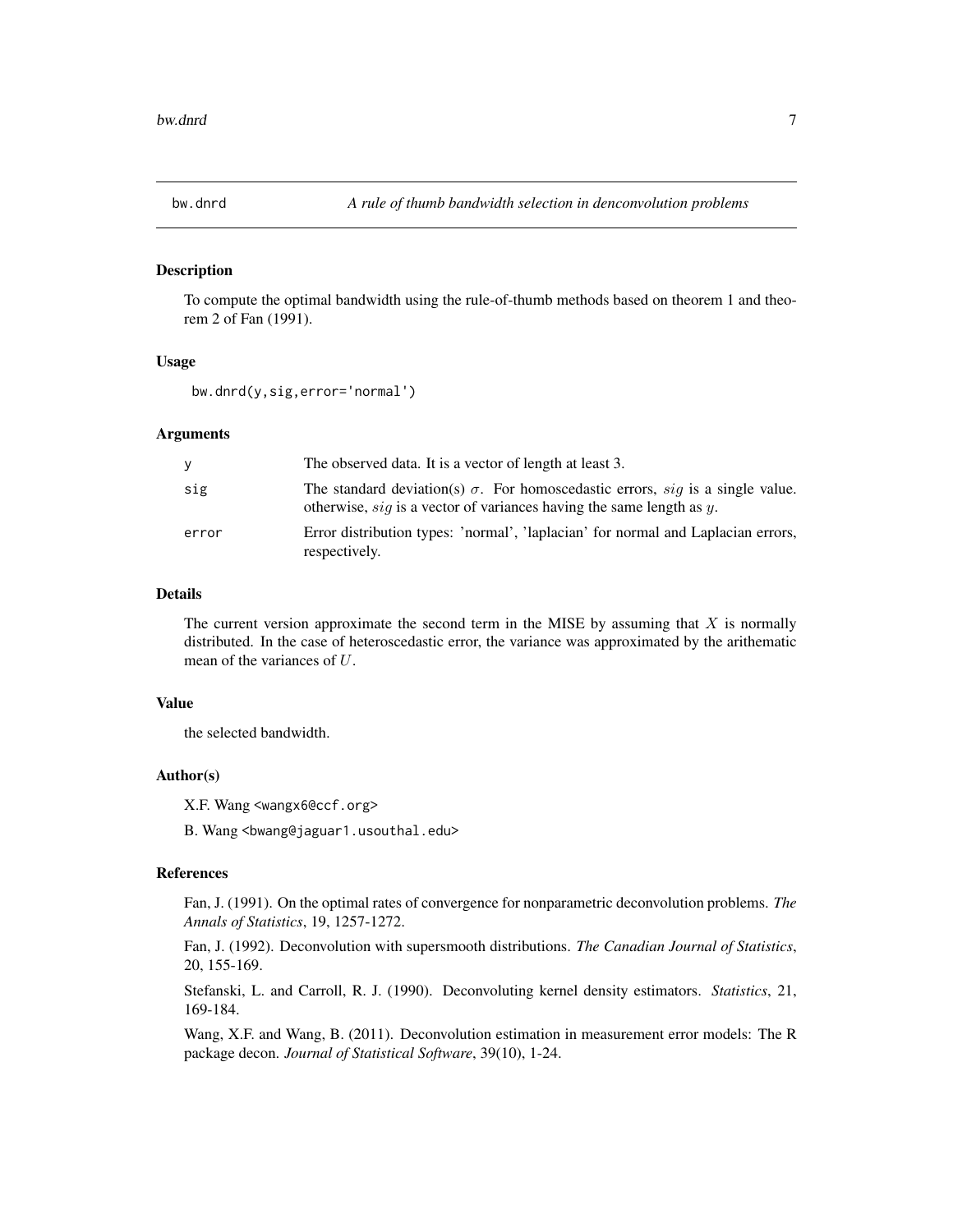### See Also

[bw.dmise](#page-4-1), [bw.dboot1](#page-1-1), [bw.dboot2](#page-3-1).

### Examples

```
n < -1000x \leq c(\text{rnorm}(n/2, -2, 1), \text{rnorm}(n/2, 2, 1))## the case of homoscedastic normal error
sig \leftarrow .8u <- rnorm(n, sd=sig)
w < -x+ubw.dnrd(w,sig=sig)
## the case of homoscedastic laplacian error
sig \leftarrow .8## generate laplacian errors
u \leftarrow ifelse(runif(n) > 0.5, 1, -1) * resp(n, rate=1/sig)w < -x+ubw.dnrd(w,sig=sig,error='laplacian')
## the case of heteroscedastic normal error
sig <- runif(n, .7, .9)
u <- sapply(sig, function(x) rnorm(1, sd=x))
w < -x+ubw.dnrd(w,sig=sig,error='normal')
```
<span id="page-7-1"></span>

| DeconCdf | Estimating cumulative distribution function from data with measure- |
|----------|---------------------------------------------------------------------|
|          | ment error                                                          |

### Description

To compute the cumulative distribution function from data coupled with measurement error. The measurement errors can be either homoscedastic or heteroscedastic.

### Usage

```
DeconCdf(y,sig,x,error="normal",bw="dboot1",adjust=1,
n=512,from,to,cut=3,na.rm=FALSE,grid=100,ub=2,...)
```
#### Arguments

| У     | The observed data. It is a vector of length at least 3.                                                                                                                                    |
|-------|--------------------------------------------------------------------------------------------------------------------------------------------------------------------------------------------|
| sig   | The standard deviations $\sigma$ . If homoscedastic errors, sig is a single value. If<br>heteroscedastic errors, sig is a vector of standard deviations having the same<br>length as $y$ . |
| x     | x is user-defined grids where the CDF will be evaluated. FFT method is not<br>applicable if x is given.                                                                                    |
| error | Error distribution types: $(1)$ 'normal' for normal errors; $(2)$ 'laplacian' for Lapla-<br>cian errors; (3) 'snormal' for a special case of small normal errors.                          |

<span id="page-7-0"></span>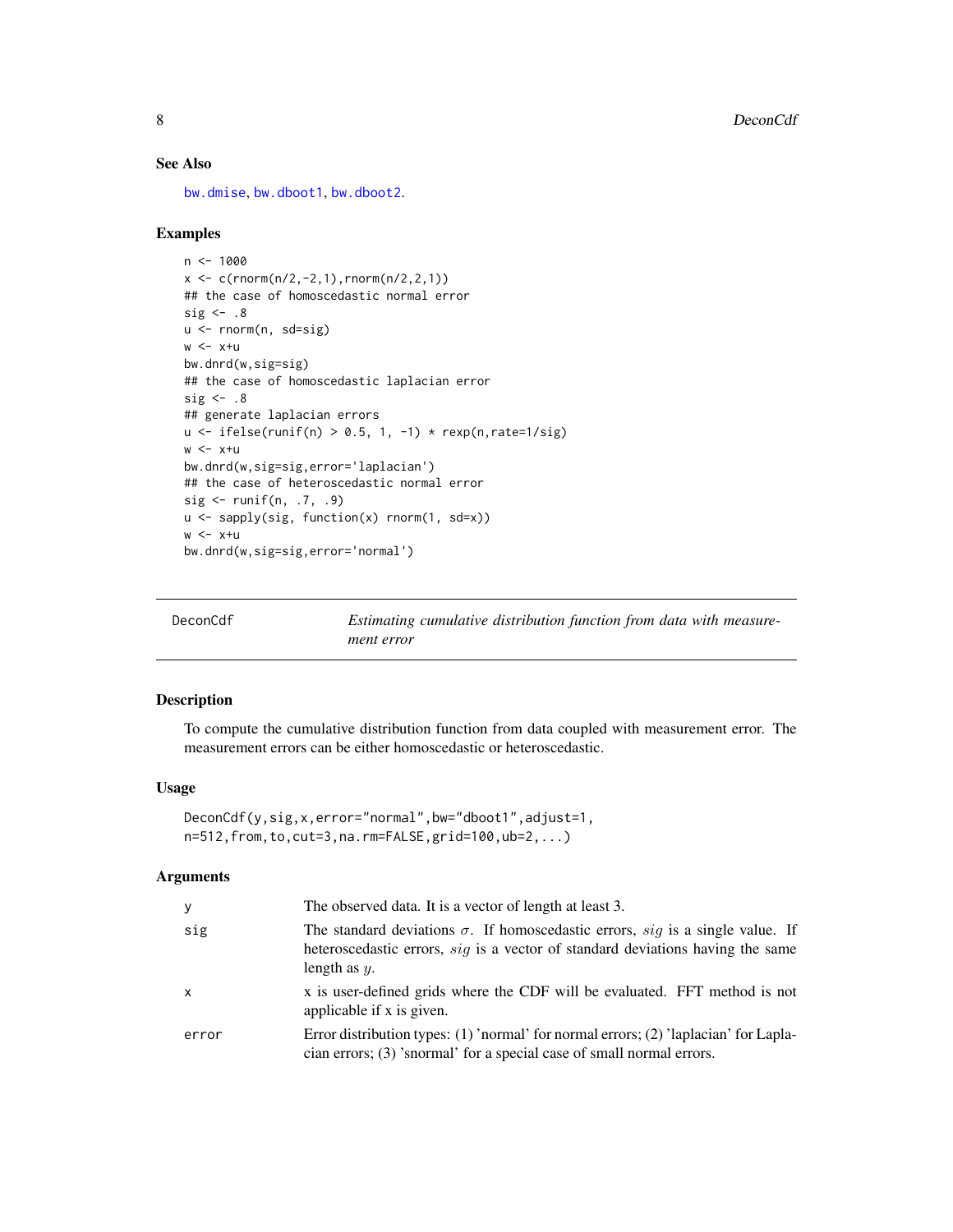#### DeconCdf 9

| Specifies the bandwidth. It can be a single numeric value which has been pre-<br>determined; or computed with the specific bandwidth selector: 'dnrd' to com-<br>pute the rule-of-thumb plugin bandwidth as suggested by Fan (1991); 'dmise'<br>to compute the plugin bandwidth by minimizing MISE; 'dboot1' to compute the<br>bootstrap bandwidth selector without resampling (Delaigle and Gijbels, 2004a),<br>which minimizing the MISE bootstrap bandwidth selectors; 'boot2' to compute<br>the smoothed bootstrap bandwidth selector with resampling. |
|------------------------------------------------------------------------------------------------------------------------------------------------------------------------------------------------------------------------------------------------------------------------------------------------------------------------------------------------------------------------------------------------------------------------------------------------------------------------------------------------------------------------------------------------------------|
| adjust the range there the CDF is to be evaluated. By default, $adjust = 1$ .                                                                                                                                                                                                                                                                                                                                                                                                                                                                              |
| number of points where the CDF is to be evaluated.                                                                                                                                                                                                                                                                                                                                                                                                                                                                                                         |
| the starting point where the CDF is to be evaluated.                                                                                                                                                                                                                                                                                                                                                                                                                                                                                                       |
| the starting point where the CDF is to be evaluated.                                                                                                                                                                                                                                                                                                                                                                                                                                                                                                       |
| used to adjust the starting end ending points where the CDF is to be evaluated.                                                                                                                                                                                                                                                                                                                                                                                                                                                                            |
| is set to FALSE by default: no NA value is allowed.                                                                                                                                                                                                                                                                                                                                                                                                                                                                                                        |
| the grid number to search the optimal bandwidth when a bandwidth selector was<br>specified in bw. Default value "grid=100".                                                                                                                                                                                                                                                                                                                                                                                                                                |
| the upper boundary to search the optimal bandwidth, default value is " $ub=2$ ".                                                                                                                                                                                                                                                                                                                                                                                                                                                                           |
| control                                                                                                                                                                                                                                                                                                                                                                                                                                                                                                                                                    |
|                                                                                                                                                                                                                                                                                                                                                                                                                                                                                                                                                            |

### Details

FFT is currently not supported for CDF computing.

### Value

An object of class "Decon".

### Author(s)

X.F. Wang <wangx6@ccf.org>

B. Wang <bwang@jaguar1.usouthal.edu>

### References

Delaigle, A. and Gijbels, I. (2004). Bootstrap bandwidth selection in kernel density estimation from a contaminated sample. *Annals of the Institute of Statistical Mathematics*, 56(1), 19-47.

Fan, J. (1991). On the optimal rates of convergence for nonparametric deconvolution problems. *The Annals of Statistics*, 19, 1257-1272.

Fan, J. (1992). Deconvolution with supersmooth distributions. *The Canadian Journal of Statistics*, 20, 155-169.

Hall, P. and Lahiri, S.N. (2008). Estimation of distributions, moments and quantiles in deconvolution problems. *Annals of Statistics*, 36(5), 2110-2134.

Stefanski L.A. and Carroll R.J. (1990). Deconvoluting kernel density estimators. *Statistics*, 21, 169-184.

Wang, X.F., Fan, Z. and Wang, B. (2010). Estimating smooth distribution function in the presence of heterogeneous measurement errors. *Computational Statistics and Data Analysis*, 54, 25-36.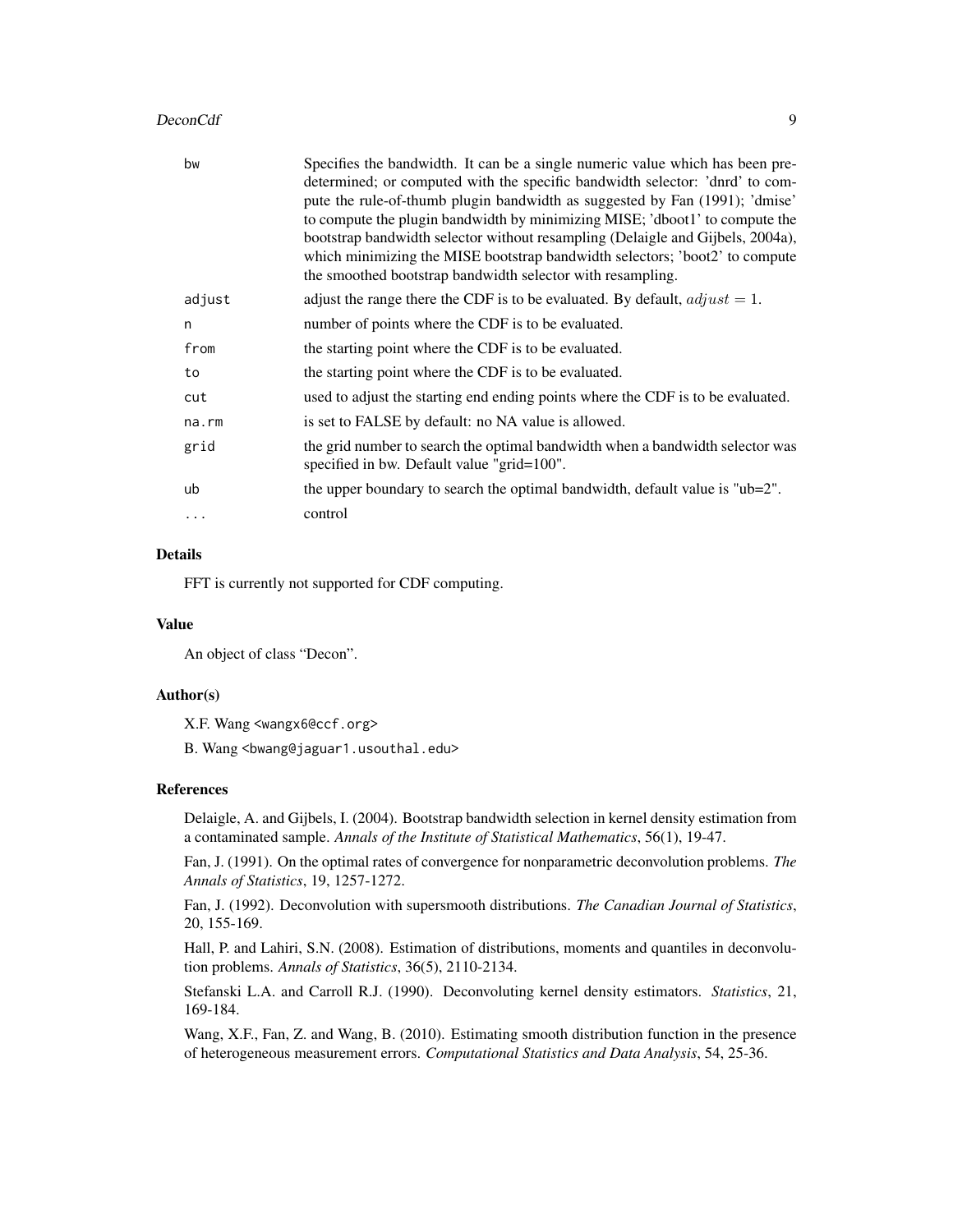<span id="page-9-0"></span>Wang, X.F. and Wang, B. (2011). Deconvolution estimation in measurement error models: The R package decon. *Journal of Statistical Software*, 39(10), 1-24.

#### See Also

[DeconPdf](#page-13-1), [DeconNpr](#page-11-1).

### Examples

```
#####################
## the R function to estimate the smooth distribution function
#SDF \le function (x, bw = bw.nrd0(x), n = 512, lim=1){
# dx <- lim*sd(x)/20
# xgrid <- seq(min(x)-dx, max(x)+dx, length = n)
# Fhat <- sapply(x, function(x) pnorm((xgrid-x)/bw))
# return(list(x = xgrid, y = rowMeans(Fhat)))
# }
## Case study: homoscedastic normal errors
n2 <- 100
x2 <- c(rnorm(n2/2,-3,1),rnorm(n2/2,3,1))
sig2 \leq -0.8u2 <- rnorm(n2, sd=sig2)
w2 <- x2+u2
# estimate the bandwidth with the bootstrap method with resampling
bw2 <- bw.dboot2(w2,sig=sig2, error="normal")
# estimate the distribution function with measurement error
F2 <- DeconCdf(w2,sig2,error='normal',bw=bw2)
plot(F2, col="red", lwd=3, lty=2, xlab="x", ylab="F(x)", main="")
#lines(SDF(x2), lwd=3, lty=1)
#lines(SDF(w2), col="blue", lwd=3, lty=3)
```
<span id="page-9-1"></span>

| DeconCPdf | Estimating conditional probability density function from data with |
|-----------|--------------------------------------------------------------------|
|           | measurement error                                                  |

#### Description

To compute the conditional probability density function from data with measurement error. The measurement errors have to be homoscedastic.

#### Usage

```
DeconCPdf(y,sig,y0,error='normal',bw1='dboot1',bw2='nrd0',adjust=1,
fft=FALSE,n=512,from,to,cut=3,na.rm=FALSE,grid=100,ub=2,tol=0,...)
```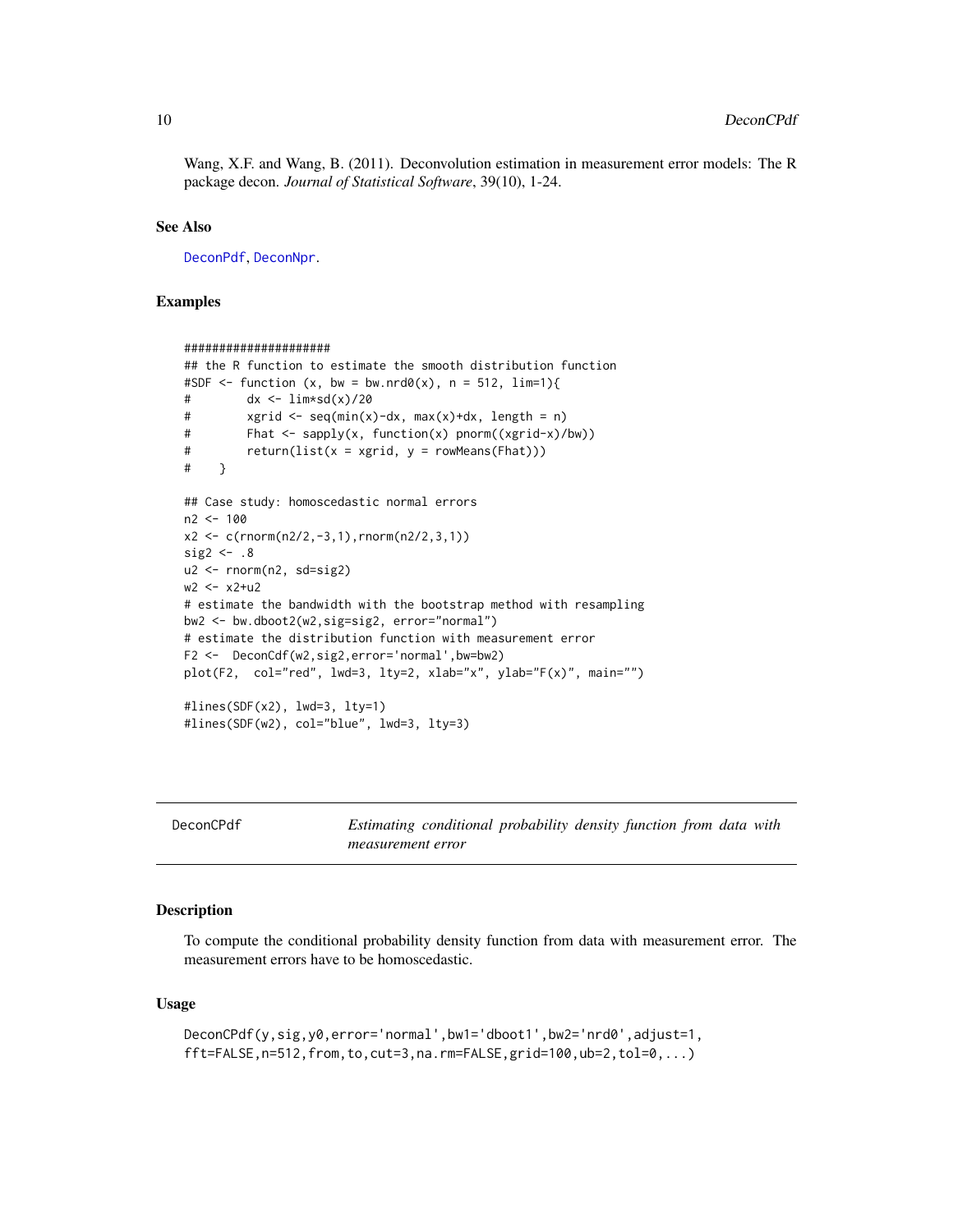### DeconCPdf 11

### Arguments

| У               | The observed data. It is a vector of length at least 3.                                                                                                                                                                                                                                                                                                                                                                                                                                                                                                                                 |
|-----------------|-----------------------------------------------------------------------------------------------------------------------------------------------------------------------------------------------------------------------------------------------------------------------------------------------------------------------------------------------------------------------------------------------------------------------------------------------------------------------------------------------------------------------------------------------------------------------------------------|
| sig             | The standard deviations $\sigma$ . If homoscedastic errors, sig is a single value. If<br>heteroscedastic errors, sig is a vector of standard deviations having the same<br>length as $y$ .                                                                                                                                                                                                                                                                                                                                                                                              |
| y0              | The given conditional data point in the conditional density $f(x y=y0)$ .                                                                                                                                                                                                                                                                                                                                                                                                                                                                                                               |
| error           | Error distribution types: (1) 'normal' for normal errors; (2) 'laplacian' for Lapla-<br>cian errors; (3) 'snormal' for a special case of small normal errors.                                                                                                                                                                                                                                                                                                                                                                                                                           |
| bw1             | The bandwidth for the deconvolution density $f_X$ . It can be a single numeric<br>value which has been pre-determined; or computed with the specific bandwidth<br>selector: 'dnrd' to compute the rule-of-thumb plugin bandwidth as suggested<br>by Fan (1991); 'dmise' to compute the plugin bandwidth by minimizing MISE;<br>'dboot1' to compute the bootstrap bandwidth selector without resampling (De-<br>laigle and Gijbels, 2004a), which minimizing the MISE bootstrap bandwidth<br>selectors; 'boot2' to compute the smoothed bootstrap bandwidth selector with<br>resampling. |
| bw <sub>2</sub> | The bandwidth for the kernel density $f_Y$ . It can be a single numeric value<br>which has been pre-determined; or computed with the specific bandwidth se-<br>lector: 'nrd0','nrd','ucv', 'bcv', and 'SJ' (see the "density" function in R).                                                                                                                                                                                                                                                                                                                                           |
| adjust          | adjust the range there the PDF is to be evaluated. By default, $adjust = 1$ .                                                                                                                                                                                                                                                                                                                                                                                                                                                                                                           |
| fft             | To specify the method to compute the PDF. 'fft=FALSE' to compute directly;<br>'fft=TRUE' to compute the PDF by using the Fast Fourier Transformation.                                                                                                                                                                                                                                                                                                                                                                                                                                   |
| n               | number of points where the conditional PDF is to be evaluated.                                                                                                                                                                                                                                                                                                                                                                                                                                                                                                                          |
| from            | the starting point where the conditional PDF is to be evaluated.                                                                                                                                                                                                                                                                                                                                                                                                                                                                                                                        |
| to              | the starting point where the conditional PDF is to be evaluated.                                                                                                                                                                                                                                                                                                                                                                                                                                                                                                                        |
| cut             | used to adjust the starting end ending points where the conditional PDF is to be<br>evaluated.                                                                                                                                                                                                                                                                                                                                                                                                                                                                                          |
| na.rm           | is set to FALSE by default: no NA value is allowed.                                                                                                                                                                                                                                                                                                                                                                                                                                                                                                                                     |
| grid            | the grid number to search the optimal bandwidth when a bandwidth selector was<br>specified in bw. Default value "grid=100".                                                                                                                                                                                                                                                                                                                                                                                                                                                             |
| ub              | the upper boundary to search the optimal bandwidth, default value is "ub=2".                                                                                                                                                                                                                                                                                                                                                                                                                                                                                                            |
| tol             | the parameter to avoid the estimate of $f(y x)$ too small. The default vaule is 0. It<br>can not exceed 0.05.                                                                                                                                                                                                                                                                                                                                                                                                                                                                           |
| $\cdots$        | control                                                                                                                                                                                                                                                                                                                                                                                                                                                                                                                                                                                 |

### Details

If the number of points to be evaluated is too small (less than 32), a direct computing method is preferred. The current version can support up to  $2<sup>2</sup>1$  points where the conditional PDF to be computed.

### Value

An object of class "Decon".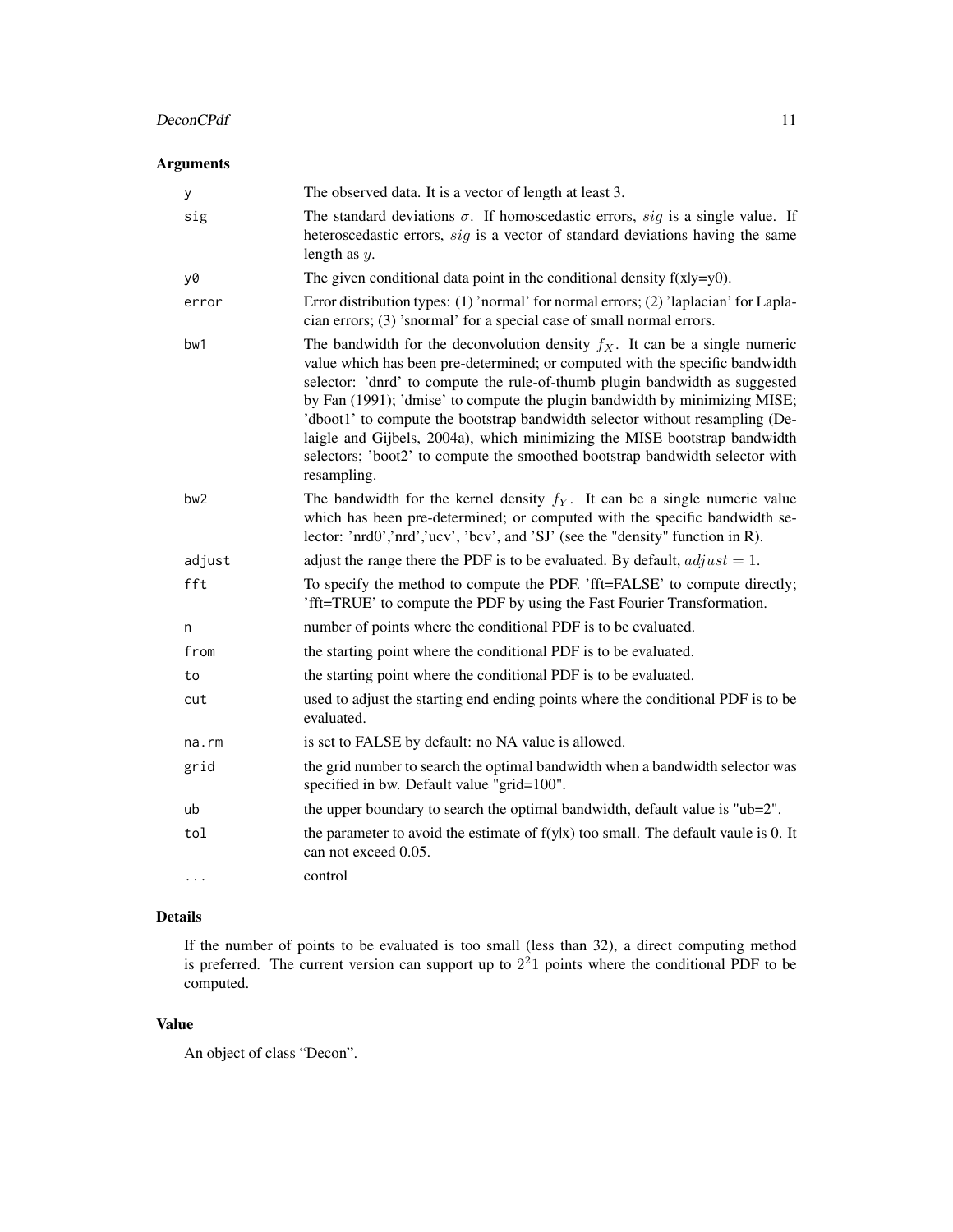#### <span id="page-11-0"></span>Author(s)

X.F. Wang <wangx6@ccf.org>

B. Wang <bwang@jaguar1.usouthal.edu>

### References

Fan, J. (1991). On the optimal rates of convergence for nonparametric deconvolution problems. *The Annals of Statistics*, 19, 1257-1272.

Wang XF, Ye D (2010). Conditional density estimation with measurement error. Technical Report. Wang, X.F. and Wang, B. (2011). Deconvolution estimation in measurement error models: The R package decon. *Journal of Statistical Software*, 39(10), 1-24.

#### See Also

[DeconPdf](#page-13-1).

### Examples

```
n < - 100x \leq c(\text{rnorm}(n/2, -2, 1), \text{rnorm}(n/2, 2, 1))sig \leftarrow .8u <- rnorm(n,sd=sig)
w < -x+uf1 <- DeconCPdf(w,sig, y0=-2.5, error='normal')
#f2 <- DeconCPdf(w,sig, y0=0, error='normal')
#f3 <- DeconCPdf(w,sig, y0=2.5, error='normal')
#par(mfrow=c(2,2))
plot(density(w), main="f_w", xlab="w")
plot(f1, main="f1", xlab="x")
#plot(f2, main="f2", xlab="x")
#plot(f3, main="f3", xlab="x")
```
<span id="page-11-1"></span>DeconNpr *Perform nonparametric regression with errors-in-variables*

### Description

To perform nonparametric regression with errors-in-variables. The measurement errors can be either homoscedastic or heteroscedastic.

#### Usage

```
DeconNpr(y,sig,z,x,error='normal',bw='dboot1',adjust=1,
n=512,from,to,cut=3,na.rm=FALSE,grid=100,ub=2,...)
```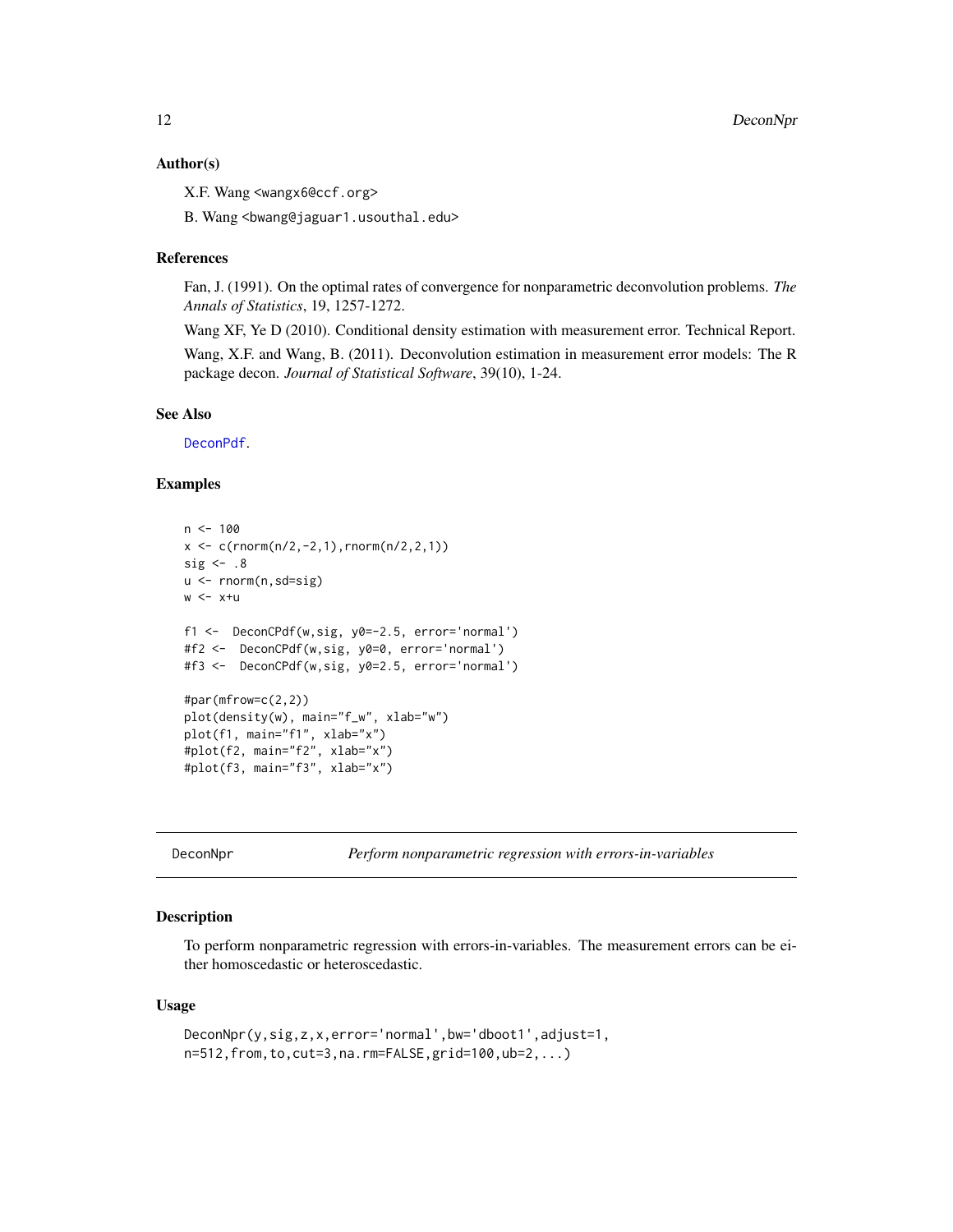### DeconNpr 13

### Arguments

| у        | The observed data. It is a vector of length at least 3.                                                                                                                                                                                                                                                                                                                                                                                                                                                                                                    |
|----------|------------------------------------------------------------------------------------------------------------------------------------------------------------------------------------------------------------------------------------------------------------------------------------------------------------------------------------------------------------------------------------------------------------------------------------------------------------------------------------------------------------------------------------------------------------|
| sig      | The standard deviations $\sigma$ . If homoscedastic errors, sig is a single value. If<br>heteroscedastic errors, sig is a vector of standard deviations having the same<br>length as $y$ .                                                                                                                                                                                                                                                                                                                                                                 |
| z        | z is the dependent variable.                                                                                                                                                                                                                                                                                                                                                                                                                                                                                                                               |
| X        | x is user-defined grids where the regression function will be evaluated. FFT<br>method is not applicable if x is given.                                                                                                                                                                                                                                                                                                                                                                                                                                    |
| error    | Error distribution types: (1) 'normal' for normal errors; (2) 'laplacian' for Lapla-<br>cian errors; (3) 'snormal' for a special case of small normal errors.                                                                                                                                                                                                                                                                                                                                                                                              |
| bw       | Specifies the bandwidth. It can be a single numeric value which has been pre-<br>determined; or computed with the specific bandwidth selector: 'dnrd' to com-<br>pute the rule-of-thumb plugin bandwidth as suggested by Fan (1991); 'dmise'<br>to compute the plugin bandwidth by minimizing MISE; 'dboot1' to compute the<br>bootstrap bandwidth selector without resampling (Delaigle and Gijbels, 2004a),<br>which minimizing the MISE bootstrap bandwidth selectors; 'boot2' to compute<br>the smoothed bootstrap bandwidth selector with resampling. |
| adjust   | adjust the range there the regression function is to be evaluated. By default,<br>$adjust = 1.$                                                                                                                                                                                                                                                                                                                                                                                                                                                            |
| n        | number of points where the regression function is to be evaluated.                                                                                                                                                                                                                                                                                                                                                                                                                                                                                         |
| from     | the starting point where the regression function F is to be evaluated.                                                                                                                                                                                                                                                                                                                                                                                                                                                                                     |
| to       | the starting point where the regression function is to be evaluated.                                                                                                                                                                                                                                                                                                                                                                                                                                                                                       |
| cut      | used to adjust the starting end ending points where the regression function is to<br>be evaluated.                                                                                                                                                                                                                                                                                                                                                                                                                                                         |
| na.rm    | is set to FALSE by default: no NA value is allowed.                                                                                                                                                                                                                                                                                                                                                                                                                                                                                                        |
| grid     | the grid number to search the optimal bandwidth when a bandwidth selector was<br>specified in bw. Default value "grid=100".                                                                                                                                                                                                                                                                                                                                                                                                                                |
| ub       | the upper boundary to search the optimal bandwidth, default value is "ub=2".                                                                                                                                                                                                                                                                                                                                                                                                                                                                               |
| $\cdots$ | control                                                                                                                                                                                                                                                                                                                                                                                                                                                                                                                                                    |

### Details

FFT is currently not supported for nonparametric regression.

### Value

An object of class "Decon".

### Author(s)

X.F. Wang <wangx6@ccf.org>

B. Wang <br/>bwang@jaguar1.usouthal.edu>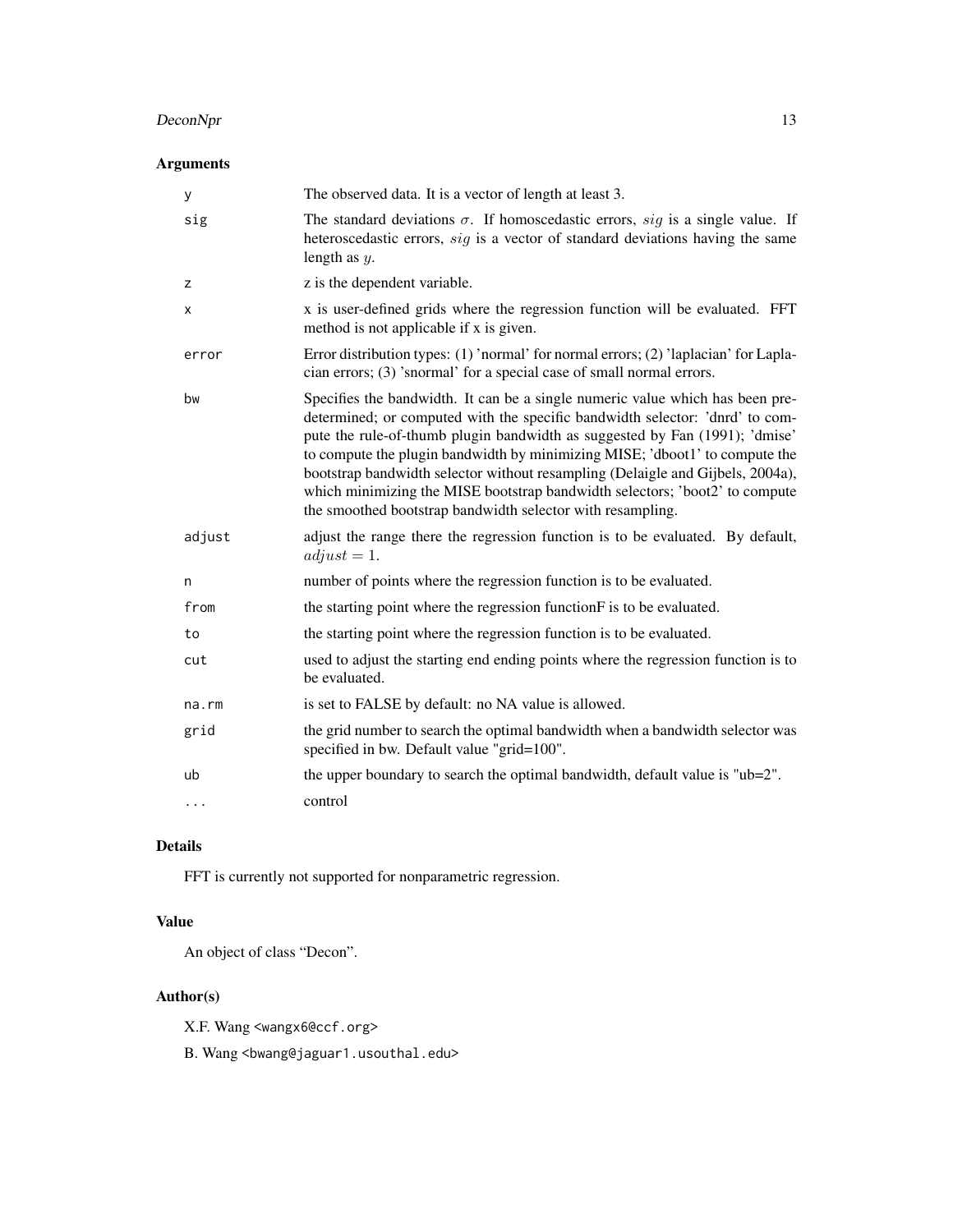#### <span id="page-13-0"></span>References

Fan, J. and Truong, Y.K. (1993). Nonparametric regression with errors in variables. *Annals of Statistics*, 21(4), 1900-1925.

Delaigle, A. and Meister, A. (2007). Nonparametric regression estimation in the heteroscedastic errors-in-variables problem. *Journal of the American Statistical Association*, 102, 1416-1426.

Wang, X.F. and Wang, B. (2011). Deconvolution estimation in measurement error models: The R package decon. *Journal of Statistical Software*, 39(10), 1-24.

### See Also

[DeconPdf](#page-13-1), DeconCdf.

### Examples

```
n <- 2000
x \leq c(\text{rnorm}(n/2, 2, 1), \text{rnorm}(n/2, -2, 1))sig \leftarrow .8u <- sig*rnorm(n)
w < -x+ue <- rnorm(n, sd=0.2)
y <- x^2-2*x+e
bw1 \leq bw.dboot1(w, sig)
# estimate the unknown density with measurement error
(m1 \leq -\text{DeconNpr}(w, sig, y, error="normal", from=0.9*min(x), to=0.9*max(x)))# plot the results
plot(m1, col="red", lwd=3, lty=2, xlab="x", ylab="m(x)", main="",
zero.line=FALSE)
lines(ksmooth(x,y, kernel = "normal", 2, range.x=c(0.9*min(x),0.9*max(x))),
lwd=3, lty=1)
lines(ksmooth(w,y, kernel = "normal", 2, range.x=c(0.9*min(x),0.9*max(x))),
col="blue", lwd=3, lty=3)
```
<span id="page-13-1"></span>

| DeconPdf | Estimating probability density function from data with measurement |
|----------|--------------------------------------------------------------------|
|          | error                                                              |

### Description

To compute the probability density function from data contaminated with measurement error. The measurement errors can be either homoscedastic or heteroscedastic.

#### Usage

```
DeconPdf(y,sig,x,error='normal',bw='dboot1',adjust=1,fft=FALSE,
n=512,from,to,cut=3,na.rm=FALSE,grid=100,ub=2, ...)
```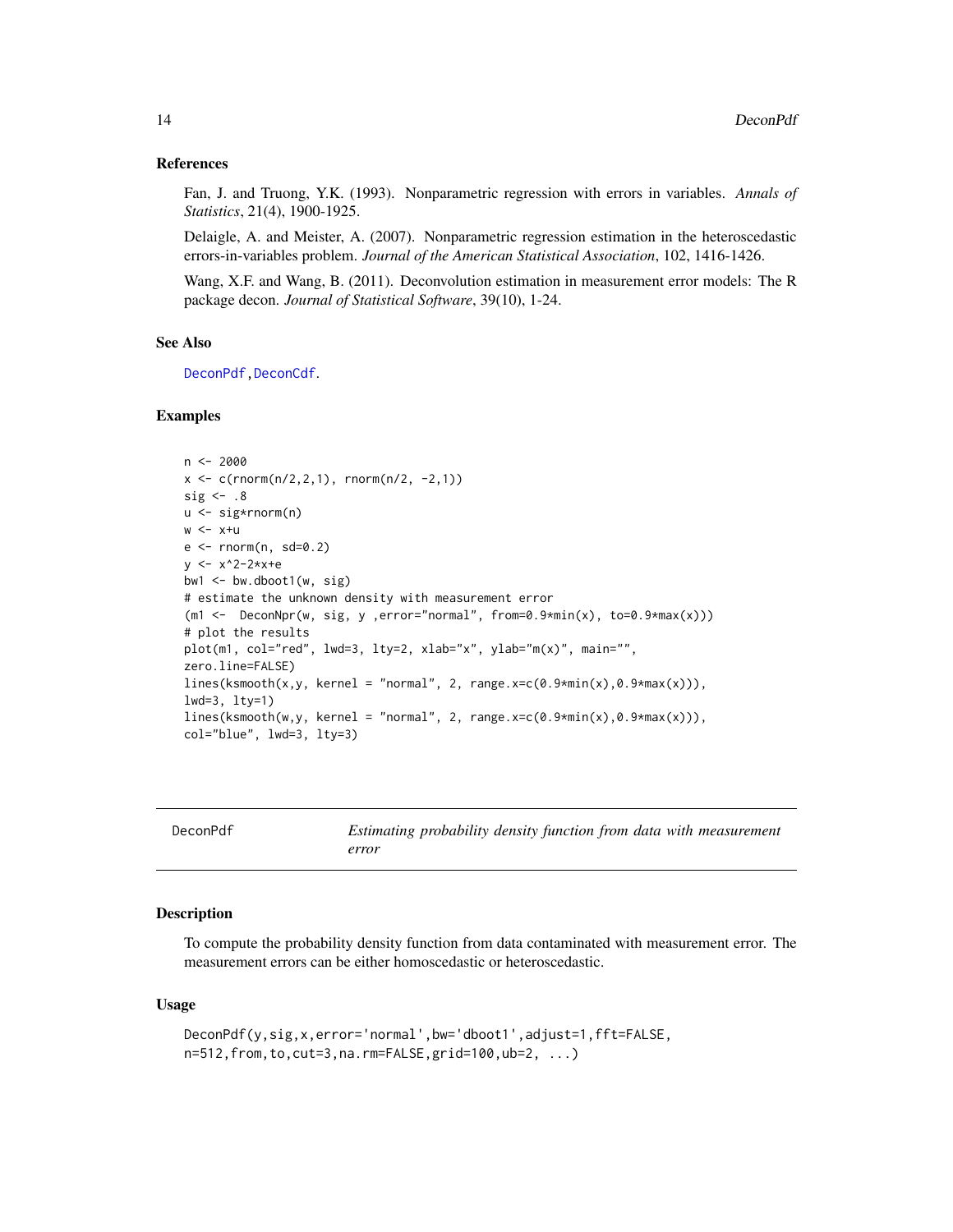#### DeconPdf 15

### Arguments

| у           | The observed data. It is a vector of length at least 3.                                                                                                                                                                                                                                                                                                                                                                                                                                                                                                    |
|-------------|------------------------------------------------------------------------------------------------------------------------------------------------------------------------------------------------------------------------------------------------------------------------------------------------------------------------------------------------------------------------------------------------------------------------------------------------------------------------------------------------------------------------------------------------------------|
| sig         | The standard deviations $\sigma$ . If homoscedastic errors, sig is a single value. If<br>heteroscedastic errors, sig is a vector of standard deviations having the same<br>length as $y$ .                                                                                                                                                                                                                                                                                                                                                                 |
| х           | x is user-defined grids where the PDF will be evaluated. FFT method is not<br>applicable if x is given.                                                                                                                                                                                                                                                                                                                                                                                                                                                    |
| error       | Error distribution types: $(1)$ 'normal' for normal errors; $(2)$ 'laplacian' for Lapla-<br>cian errors; (3) 'snormal' for a special case of small normal errors.                                                                                                                                                                                                                                                                                                                                                                                          |
| bw          | Specifies the bandwidth. It can be a single numeric value which has been pre-<br>determined; or computed with the specific bandwidth selector: 'dnrd' to com-<br>pute the rule-of-thumb plugin bandwidth as suggested by Fan (1991); 'dmise'<br>to compute the plugin bandwidth by minimizing MISE; 'dboot1' to compute the<br>bootstrap bandwidth selector without resampling (Delaigle and Gijbels, 2004a),<br>which minimizing the MISE bootstrap bandwidth selectors; 'boot2' to compute<br>the smoothed bootstrap bandwidth selector with resampling. |
| adjust      | adjust the range there the PDF is to be evaluated. By default, $adjust = 1$ .                                                                                                                                                                                                                                                                                                                                                                                                                                                                              |
| fft         | To specify the method to compute the PDF. 'fft=FALSE' to compute directly;<br>'fft=TRUE' to compute the PDF by using the Fast Fourier Transformation.                                                                                                                                                                                                                                                                                                                                                                                                      |
| n           | number of points where the PDF is to be evaluated.                                                                                                                                                                                                                                                                                                                                                                                                                                                                                                         |
| from        | the starting point where the PDF is to be evaluated.                                                                                                                                                                                                                                                                                                                                                                                                                                                                                                       |
| to          | the starting point where the PDF is to be evaluated.                                                                                                                                                                                                                                                                                                                                                                                                                                                                                                       |
| cut         | used to adjust the starting end ending points where the PDF is to be evaluated.                                                                                                                                                                                                                                                                                                                                                                                                                                                                            |
| $na$ . $rm$ | is set to FALSE by default: no NA value is allowed.                                                                                                                                                                                                                                                                                                                                                                                                                                                                                                        |
| grid        | the grid number to search the optimal bandwidth when a bandwidth selector was<br>specified in bw. Default value "grid=100".                                                                                                                                                                                                                                                                                                                                                                                                                                |
| ub          | the upper boundary to search the optimal bandwidth, default value is "ub=2".                                                                                                                                                                                                                                                                                                                                                                                                                                                                               |
| $\cdots$    | control                                                                                                                                                                                                                                                                                                                                                                                                                                                                                                                                                    |

### Details

If the number of points to be evaluated is too small (less than 32), a direct computing method is preferred. The current version can support up to  $2<sup>2</sup>1$  points where the PDF to be computed.

### Value

An object of class "Decon".

### Author(s)

X.F. Wang <wangx6@ccf.org>

B. Wang <br/>bwang@jaguar1.usouthal.edu>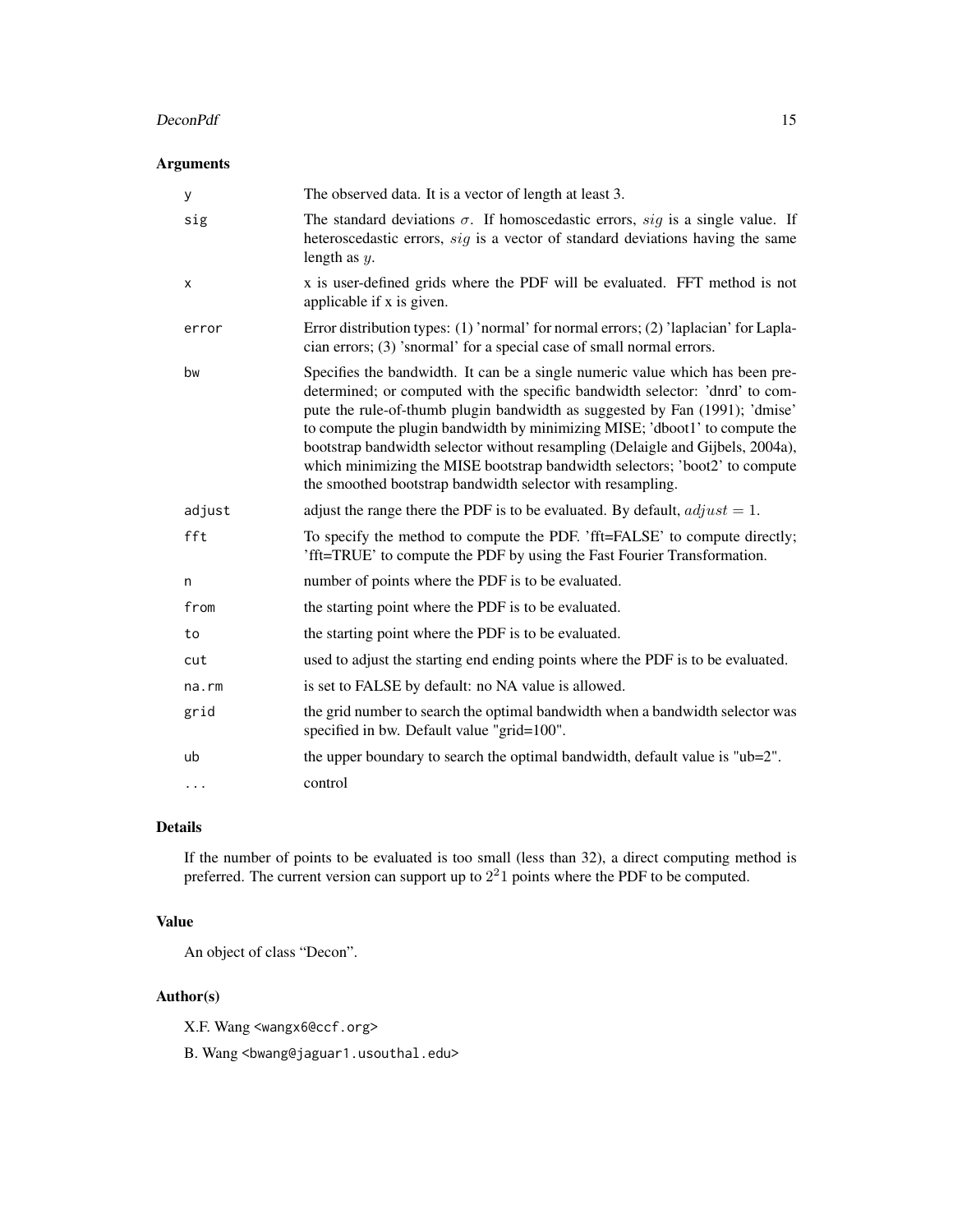#### <span id="page-15-0"></span>References

Delaigle, A. and Meister, A. (2008). Density estimation with heteroscedastic error. *Bernoulli*, 14, 562-579.

Fan, J. (1991). On the optimal rates of convergence for nonparametric deconvolution problems. *The Annals of Statistics*, 19, 1257-1272.

Fan, J. (1992). Deconvolution with supersmooth distributions. *The Canadian Journal of Statistics*, 20, 155-169.

Wang, X.F. and Wang, B. (2011). Deconvolution estimation in measurement error models: The R package decon. *Journal of Statistical Software*, 39(10), 1-24.

#### See Also

[DeconCdf](#page-7-1), [DeconNpr](#page-11-1), [DeconCPdf](#page-9-1).

### Examples

```
## Deconvolution: the case of homoscedastic errors
## Case 1.1: homoscedastic Laplacian errors
n1 < -500x1 \le- rnorm(n1, sd=1)
sig1 \leftarrow .5
ul < - ifelse(runif(n1) > 0.5, 1, -1) * resp(n1, rate=1/sig1)w1 <- x1+u1## The rule-of-thumb method may not be accurate,
## you may try the bootstrap method
bw1 <- bw.dnrd(w1,sig=sig1, error="laplacian")
f1 <- DeconPdf(w1,sig1,error='laplacian',bw=bw1, fft=TRUE)
## Case 1.2: homoscedastic normal errors
#n2 <- 1000
#x2 \leq c (rnorm(n2/2, -3, 1), rnorm(n2/2, 3, 1))
#sig2 <- .8
\text{#u2} \leq \text{rnorm}(n2, sd = sig2)#w2 <- x2+u2
# estimate the bandwidth with the bootstrap method with resampling
#bw2 <- bw.dboot2(w2,sig=sig2, error="normal")
# estimate the unknown density with measurement error
#(f2 <- DeconPdf(w2,sig2,error='normal',bw=bw2, fft=TRUE))
# plot the results
#par(mfrow=c(1,2))
#plot(f1, col="red", lwd=3, lty=2, xlab="x", ylab="f(x)", main="")
#lines(density(x1, from=min(w1), to=max(w1)), lwd=3, lty=1)
#lines(density(w1), col="blue", lwd=3, lty=3)
#plot(f2, col="red", lwd=3, lty=2, xlab="x", ylab="f(x)", main="")
#lines(density(x2, from=min(w2), to=max(w2)), lwd=3, lty=1)
#lines(density(w2), col="blue", lwd=3, lty=3)
```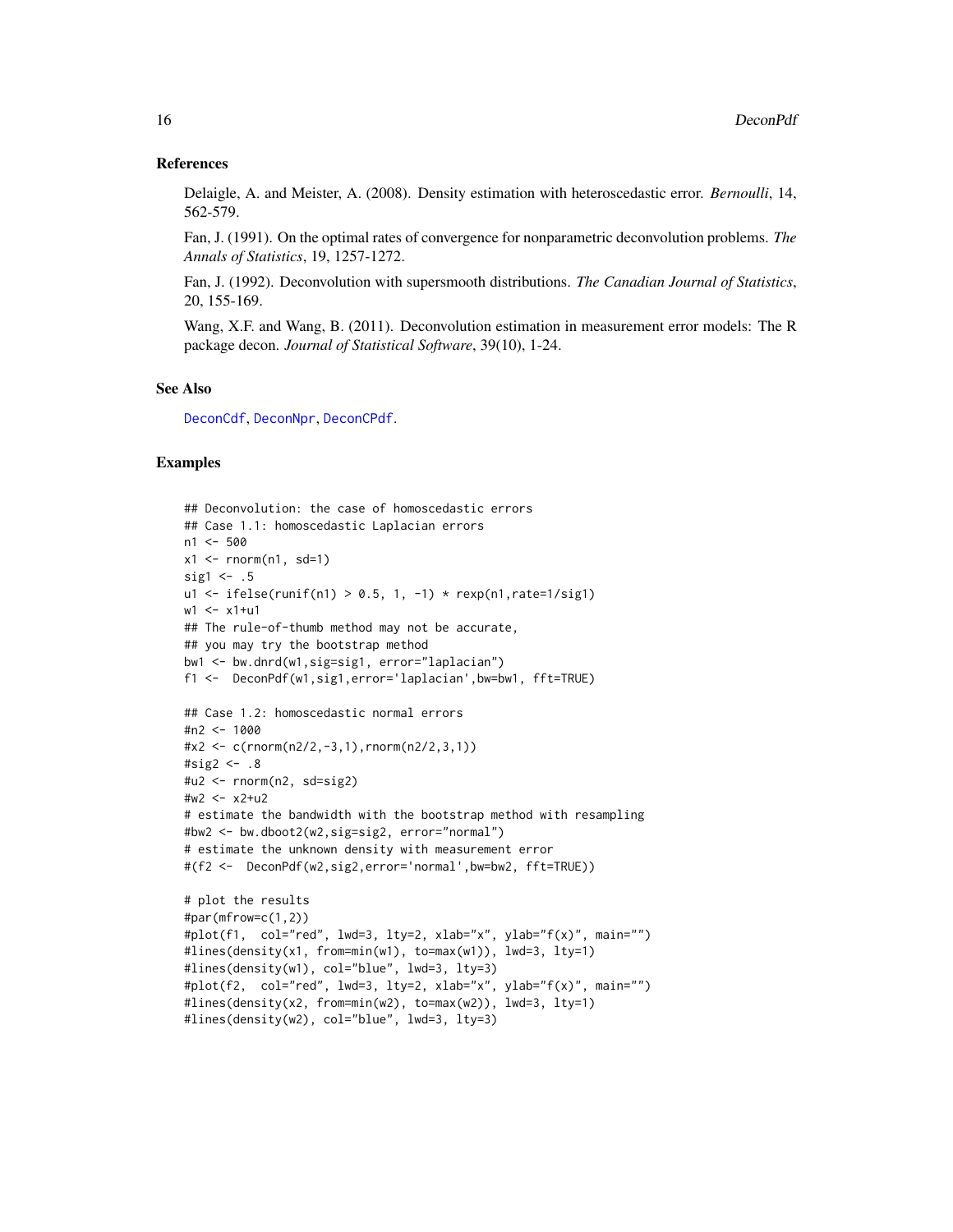### <span id="page-16-0"></span>framingham 17

```
## Deconvolution: the case of heteroscedastic errors
## Case 2: heteroscedastic normal errors
#n3 <- 2000
#x3 <- rchisq(n3, df=1.5, ncp=0)
#sig3 <- 0.7+ x3/max(x3)
#u3 <- sapply(sig3, function(x) rnorm(1, sd=x))
#w3 <- x3+u3
# estimate the bandwidth using the bootstrap method withou resampling
#bw3 <- bw.dboot1(w3,sig=sig3, error="normal")
# estimate the unknown density with measurement error
#(f3 <- DeconPdf(w3,sig3,error="normal", bw=bw3, fft=TRUE))
# plot the results
#par(mfrow=c(1,1))
#plot(f3, col="red", lwd=3, lty=2, ylim=c(0,0.4), xlab="x", ylab="f(x)", main="")
#lines(density(x3, adjust=2), lwd=3, lty=1)
#lines(density(w3, adjust=2), col="blue", lwd=3, lty=3)
```
framingham *Framingham Data*

### **Description**

The data is from the Framingham Study on coronary heart disease described by Carroll et al. (2006). The data consist of measurements of systolic blood pressure (SBP) obtained at two different examinations in 1,615 males on an 8-year follow-up from the first examination. At each examination, the SBP was measured twice and for each individual.

#### Usage

data(framingham)

### Format

A data frame with 1615 observations on 4 variables.

| SBP11             |         | numeric First systolic blood pressure at exam 1  |
|-------------------|---------|--------------------------------------------------|
| SBP12             | numeric | Second systolic blood pressure at exam 1         |
| SBP <sub>21</sub> |         | numeric First systolic blood pressure at exam 2  |
| SBP <sub>22</sub> |         | numeric Second systolic blood pressure at exam 2 |

#### References

Carroll, R.~J., Ruppert, D., Stefanski, L.~A., and Crainiceanu, C. (2006). *Measurement Error in Nonlinear Models: A Modern Perspective, Second Edition*. Chapman Hall, New York.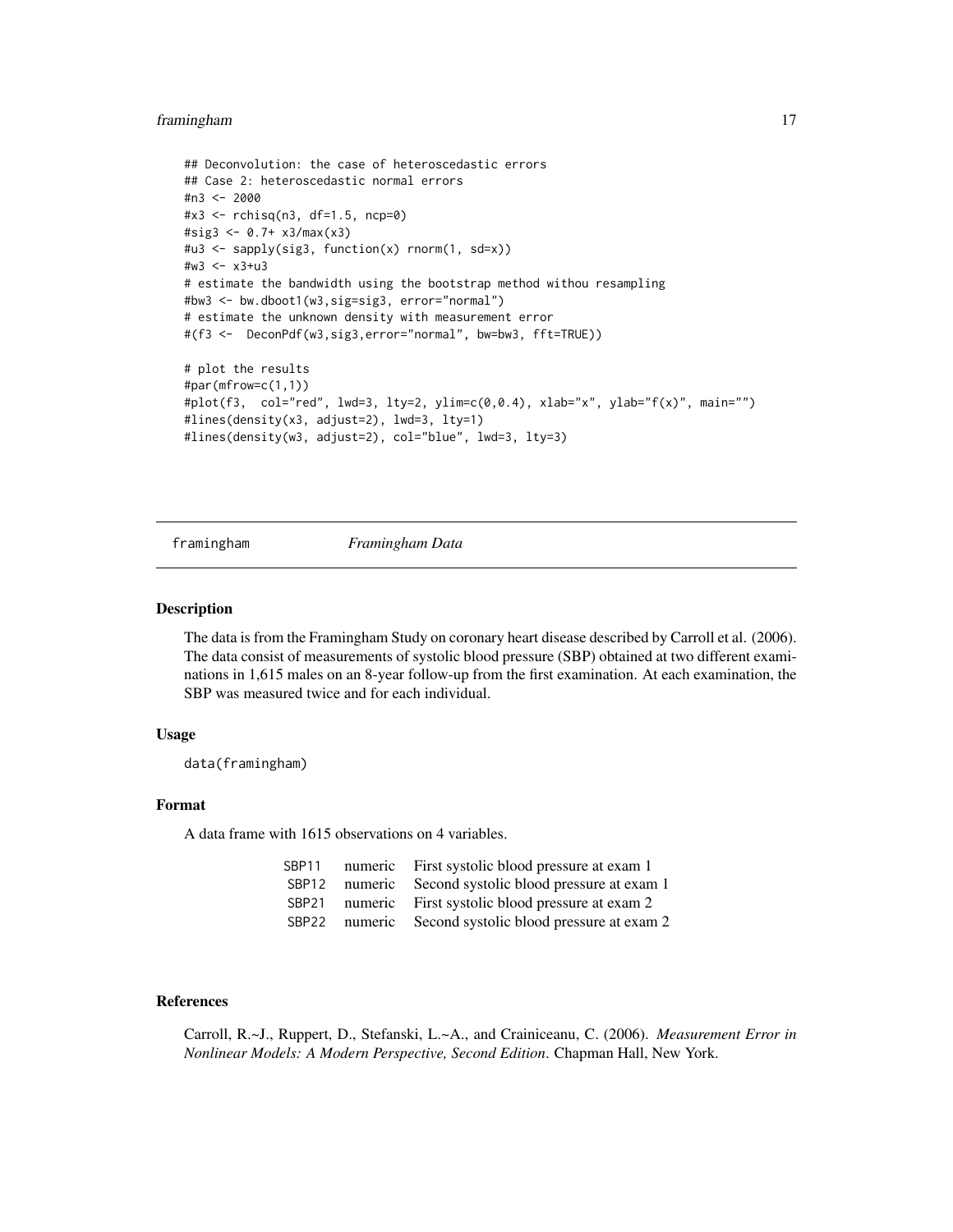### <span id="page-17-0"></span>See Also

[DeconPdf](#page-13-1)

galaxy *The observed position-velocity data of low surface brightness galaxies*

#### Description

The astronomical position-velocity data is from a sample of 26 low surfaces brightness (LSB) galaxies. The data contain 318 stars with their radiuses in kiloparsec (kpc), observed velocities of stars in km/s (relative to center, corrected for inclination) from 26 LSB galaxies. It was known that the velocities were measured with errors. In the data set, each velocity includes its estimated standard deviation of measurement errors.

#### Usage

data(galaxy)

### Format

A data frame with 318 observations on 3 variables.

|  | Rkpc numeric radiuses in kiloparsec (kpc)                                     |
|--|-------------------------------------------------------------------------------|
|  | $V$ numeric velocities of stars in $km/s$                                     |
|  | Err numeric standard deviations of measurement errors in measuring velocities |

#### References

De Blok, W.J.G., McGaugh, S.S., and Rubin, V.C. (2001). High-resolution rotation curves of low surface brightness galaxies: Mass Models. *The Astronomical Journal*, 122, 2396-2427.

#### See Also

**[DeconNpr](#page-11-1)** 

npdenest *Estimating probability density function from data with unknown measurement error*

#### Description

To compute the probability density function from data contaminated with measurement error. The measurement error type is unknown.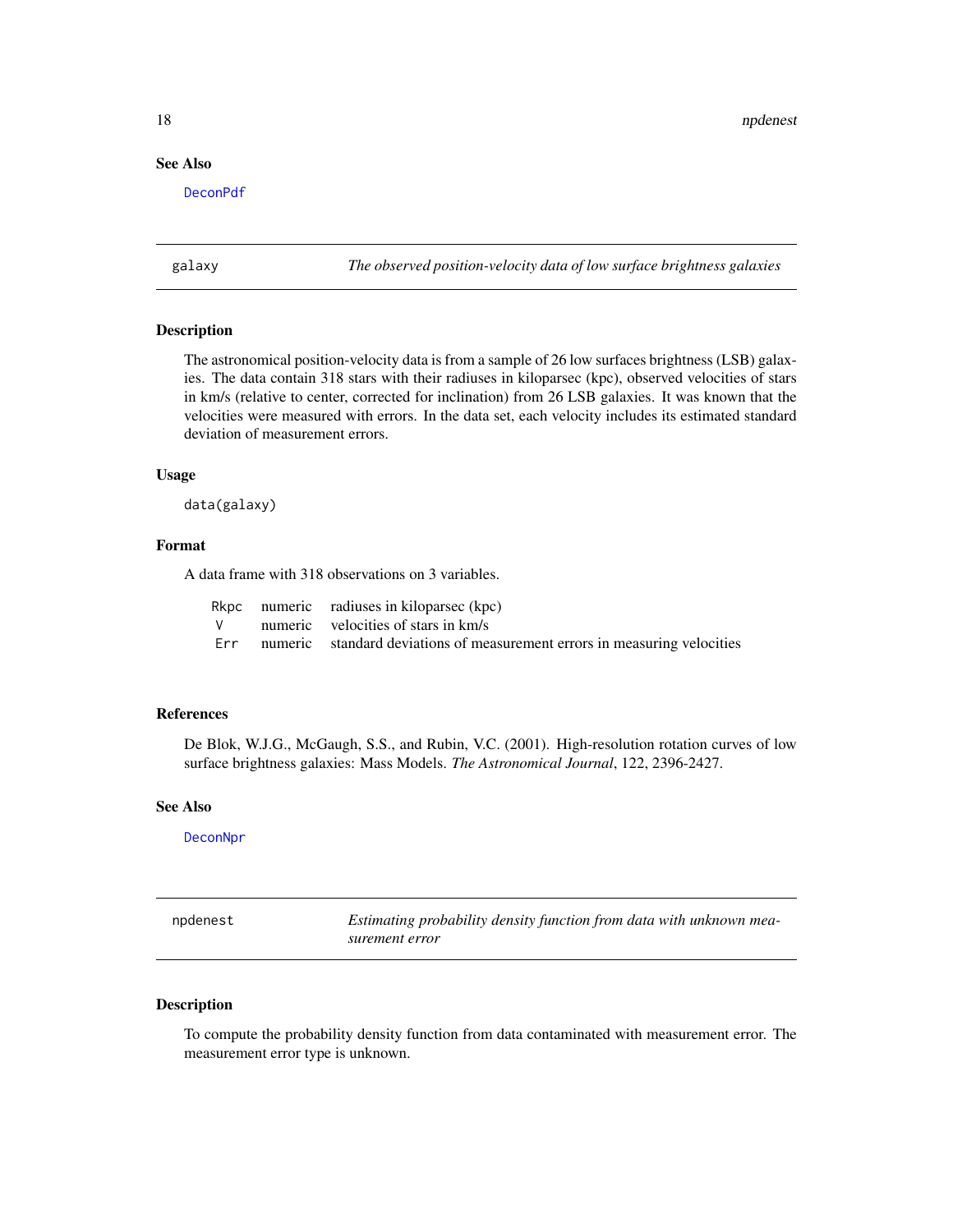#### <span id="page-18-0"></span>npdenest the contract of the contract of the contract of the contract of the contract of the contract of the contract of the contract of the contract of the contract of the contract of the contract of the contract of the c

### Usage

npdenest(w, e, bw, adjust = 1, n = 512, from, to, cut = 3, na.rm =  $FALSE,...)$ 

### Arguments

| W      | The observed data. It is a vector of length at least 3.                         |
|--------|---------------------------------------------------------------------------------|
| e      | Observed vector of measurement errors.                                          |
| bw     | Smoothing parameter.                                                            |
| adjust | adjust the range there the PDF is to be evaluated. By default, $adjust = 1$ .   |
| n      | number of points where the PDF is to be evaluated.                              |
| from   | the starting point where the PDF is to be evaluated.                            |
| to     | the starting point where the PDF is to be evaluated.                            |
| cut    | used to adjust the starting end ending points where the PDF is to be evaluated. |
| na.rm  | is set to FALSE by default: no NA value is allowed.                             |
| .      | controls                                                                        |

### Details

The optimal bandwidth is selected by minimizing abs(Var(f.hat)+Var(E)-Var(Y)).

### Value

An object of class "Decon".

### References

Wang, X.F. and Wang, B. (2011). Deconvolution estimation in measurement error models: The R package decon. *Journal of Statistical Software*, 39(10), 1-24.

#### See Also

[DeconCdf](#page-7-1), [DeconNpr](#page-11-1), [DeconCPdf](#page-9-1).

### Examples

```
n1 < -1500x1 \leftarrow \text{norm}(n1, sd=1)sig1 \leftarrow .5
u1 <- ifelse(runif(n1) > 0.5, 1, -1) * resp(n1, rate=1/sig1)w1 <- x1+u1
## The rule-of-thumb method may not be accurate,
## you may try the bootstrap method
bw1 <- bw.dnrd(w1,sig=sig1, error="laplacian")
(f1 <- DeconPdf(w1,sig1,error='laplacian',bw=bw1, fft=TRUE))
```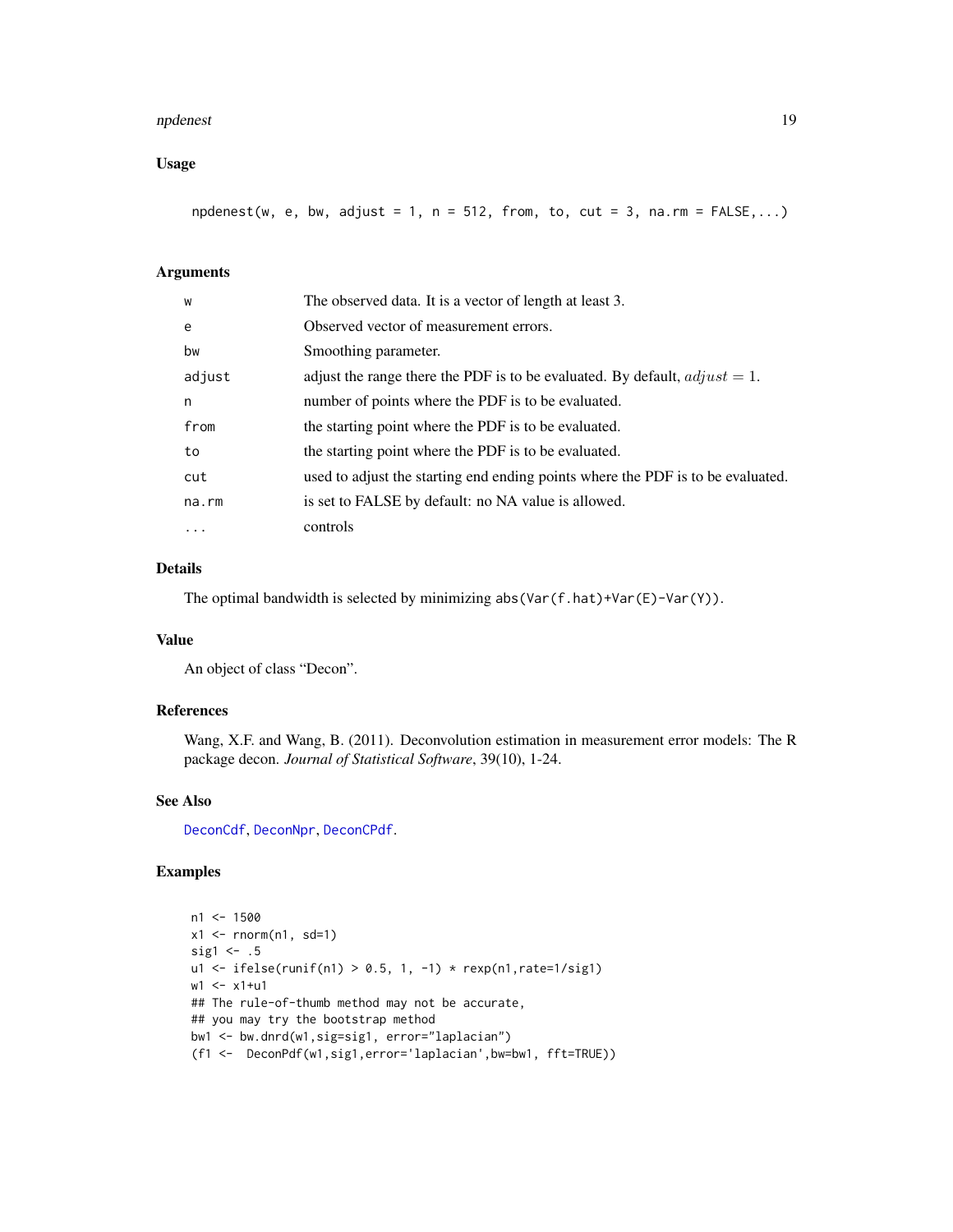```
20 npreg npreg and the set of the set of the set of the set of the set of the set of the set of the set of the set of the set of the set of the set of the set of the set of the set of the set of the set of the set of the s
```

```
(f2 \leftarrow \text{npdenest}(w1, u1))# plot the results
par(mfrow=c(1,1))
plot(f1, col="red", lwd=3, lty=2, xlab="x", ylab="f(x)", main="")
lines(density(x1, from=min(w1), to=max(w1)), lwd=3, lty=1)
lines(density(w1), col="blue", lwd=3, lty=3)
lines(f2, col='red', lty=1,lwd=3)
```
npreg *Nonparametric regression based on data with unknown measurement error*

### Description

To compute nonparametric regression line from data contaminated with measurement error. The measurement error type is unknown.

### Usage

 $npreg(w, y, e, bw, adjust = 1, n = 512, from, to, cut = 0, na.rm = FALSE,...)$ 

### Arguments

| w, y     | The observed data W and Y. It is a vector of length at least 3.                 |
|----------|---------------------------------------------------------------------------------|
| e        | Observed vector of measurement errors.                                          |
| bw       | Smoothing parameter.                                                            |
| adjust   | adjust the range there the PDF is to be evaluated. By default, $adjust = 1$ .   |
| n        | number of points where the PDF is to be evaluated.                              |
| from     | the starting point where the PDF is to be evaluated.                            |
| to       | the starting point where the PDF is to be evaluated.                            |
| cut      | used to adjust the starting end ending points where the PDF is to be evaluated. |
| na.rm    | is set to FALSE by default: no NA value is allowed.                             |
| $\cdots$ | controls                                                                        |

### Details

The optimal bandwidth is selected by minimizing abs(Var(f.hat)+Var(E)-Var(Y)).

### Value

An object of class "Decon".

<span id="page-19-0"></span>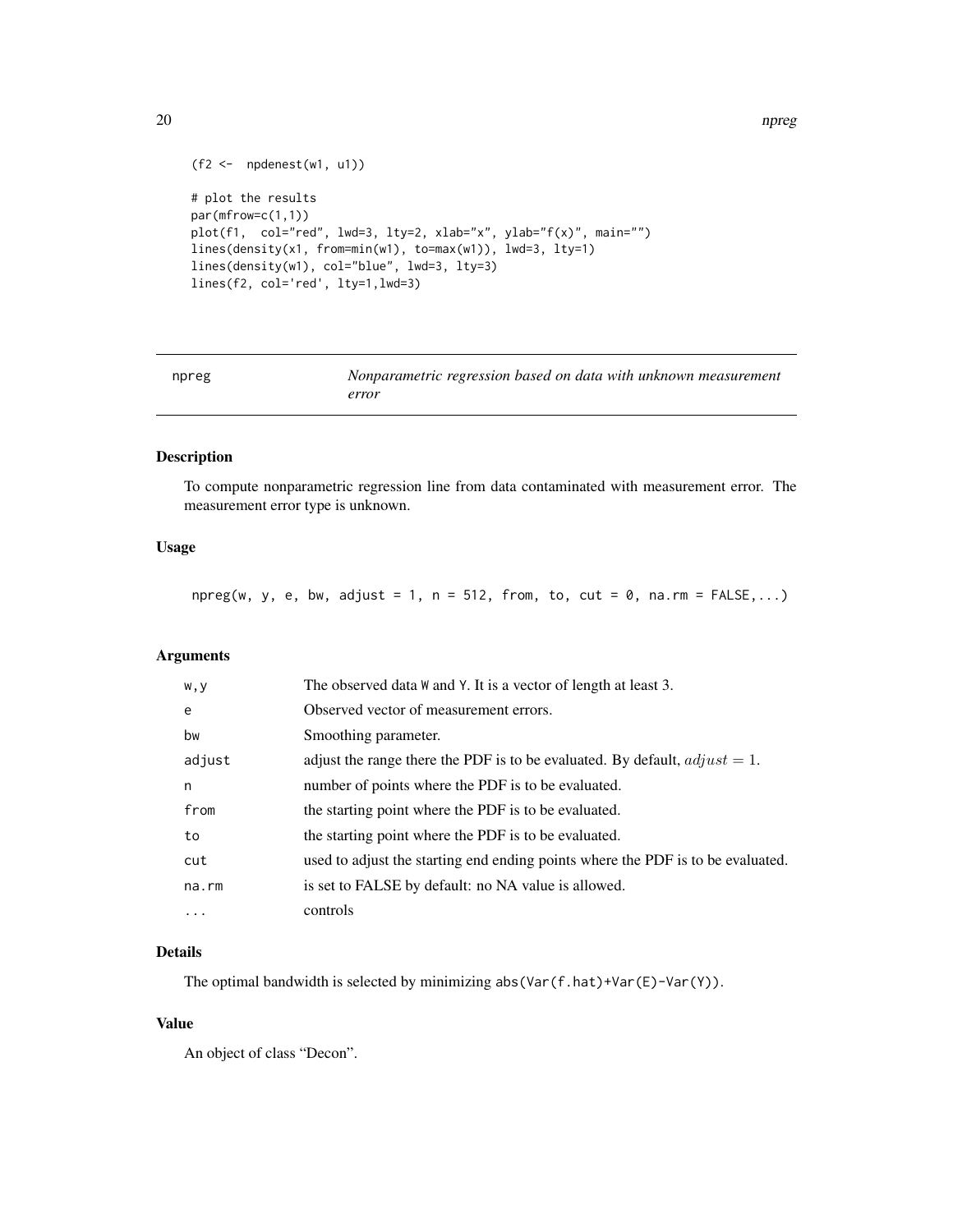#### <span id="page-20-0"></span>plot.Decon 21

#### References

Wang, X.F. and Wang, B. (2011). Deconvolution estimation in measurement error models: The R package decon. *Journal of Statistical Software*, 39(10), 1-24.

#### See Also

[DeconCdf](#page-7-1), [DeconNpr](#page-11-1), [DeconCPdf](#page-9-1).

### Examples

```
n < -2000x \leq c(\text{rnorm}(n/2, 2, 1), \text{rnorm}(n/2, -2, 1))sig \leftarrow .8
u <- sig*rnorm(n)
w < -x+ue <- rnorm(n, sd=0.2)
y \le -x^2-2*x+ebw1 \leq bw.dboot1(w, sig)
u0 \leq - sig*rnorm(n/2) # typically the size of u0 is smaller than x.
m2 \leq -npreg(w, y, u0, from=0.9*min(x), to=0.9*max(x))# plot the results
plot(m2, col="red", lwd=3, lty=2, xlab="x", ylab="m(x)", main="",
zero.line=FALSE)
lines(ksmooth(x,y, kernel = "normal", 2, range.x=c(0.9*min(x),0.9*max(x))),
lwd=3, lty=1)
lines(ksmooth(w,y, kernel = "normal", 2, range.x=c(0.9*min(x),0.9*max(x))),
col="blue", lwd=3, lty=3)
```
plot.Decon *Plot a Decon Object*

#### Description

To plot a "Decon" object generated by DeconPdf(...), DeconCdf(...), DeconCPdf(...), or Decon- $Npr(\ldots).$ 

### Details

This function is to plot the estimated function generated by  $DeconPdf(...)$ ,  $DeconCdf(...)$ ,  $Decon-$ CPdf(...), or DeconNpr(...)

#### Author(s)

X.F. Wang <wangx6@ccf.org>

B. Wang <bwang@jaguar1.usouthal.edu>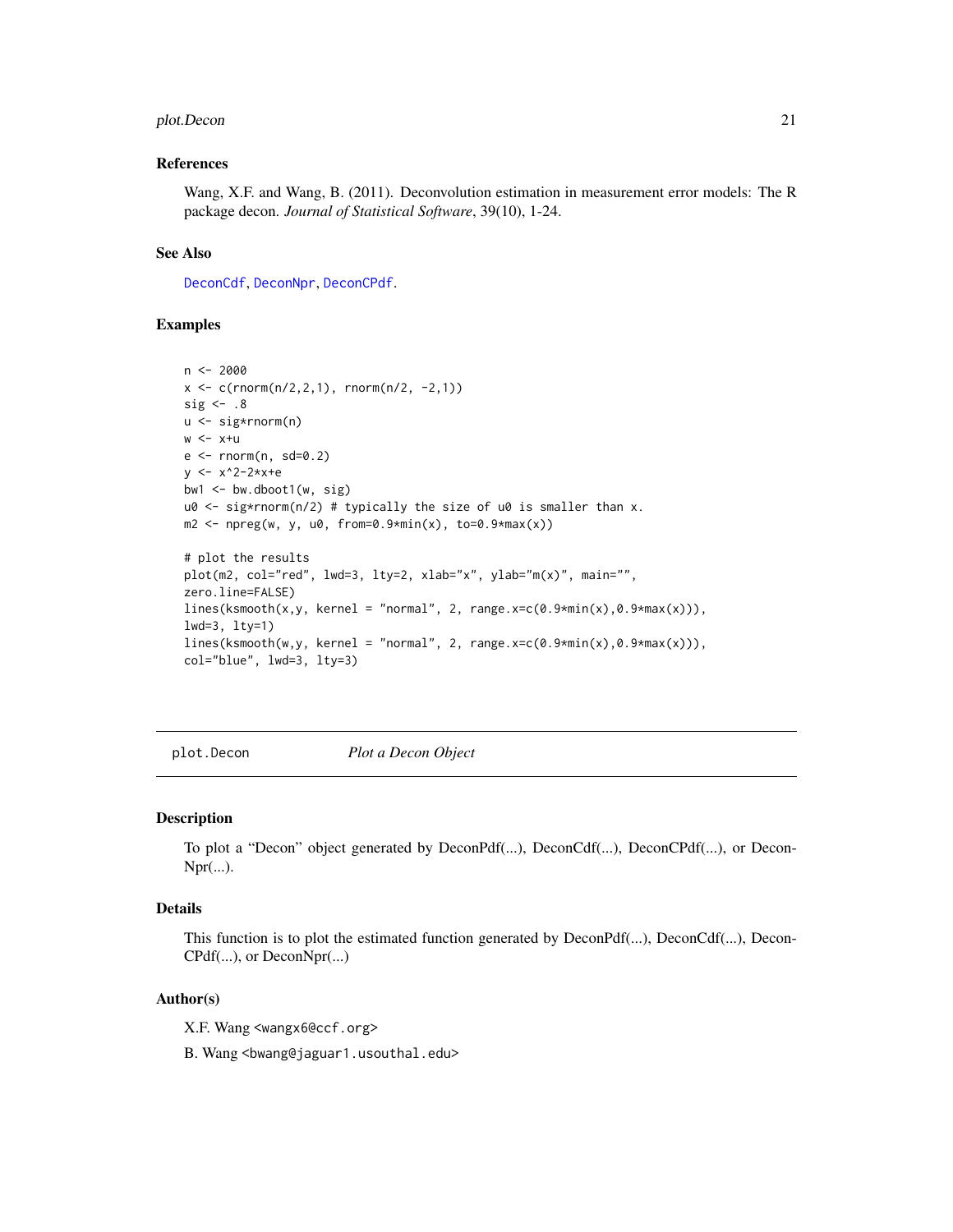### <span id="page-21-0"></span>See Also

[DeconPdf](#page-13-1)[,DeconCdf](#page-7-1)[,DeconCPdf,](#page-9-1)[DeconNpr](#page-11-1).

print.Decon *Print a Decon Object*

### Description

To print a "Decon" object generated by DeconPdf(...), DeconCdf(...), DeconCPdf(...), or Decon-Npr(...).

### Details

This function is to print the summary description from the object generated by DeconPdf(...), DeconCdf(...), DeconCPdf(...), or DeconNpr(...)

### Author(s)

X.F. Wang <wangx6@ccf.org>

B. Wang <bwang@jaguar1.usouthal.edu>

### See Also

[DeconPdf](#page-13-1)[,DeconCdf](#page-7-1)[,DeconCPdf,](#page-9-1)[DeconNpr](#page-11-1).